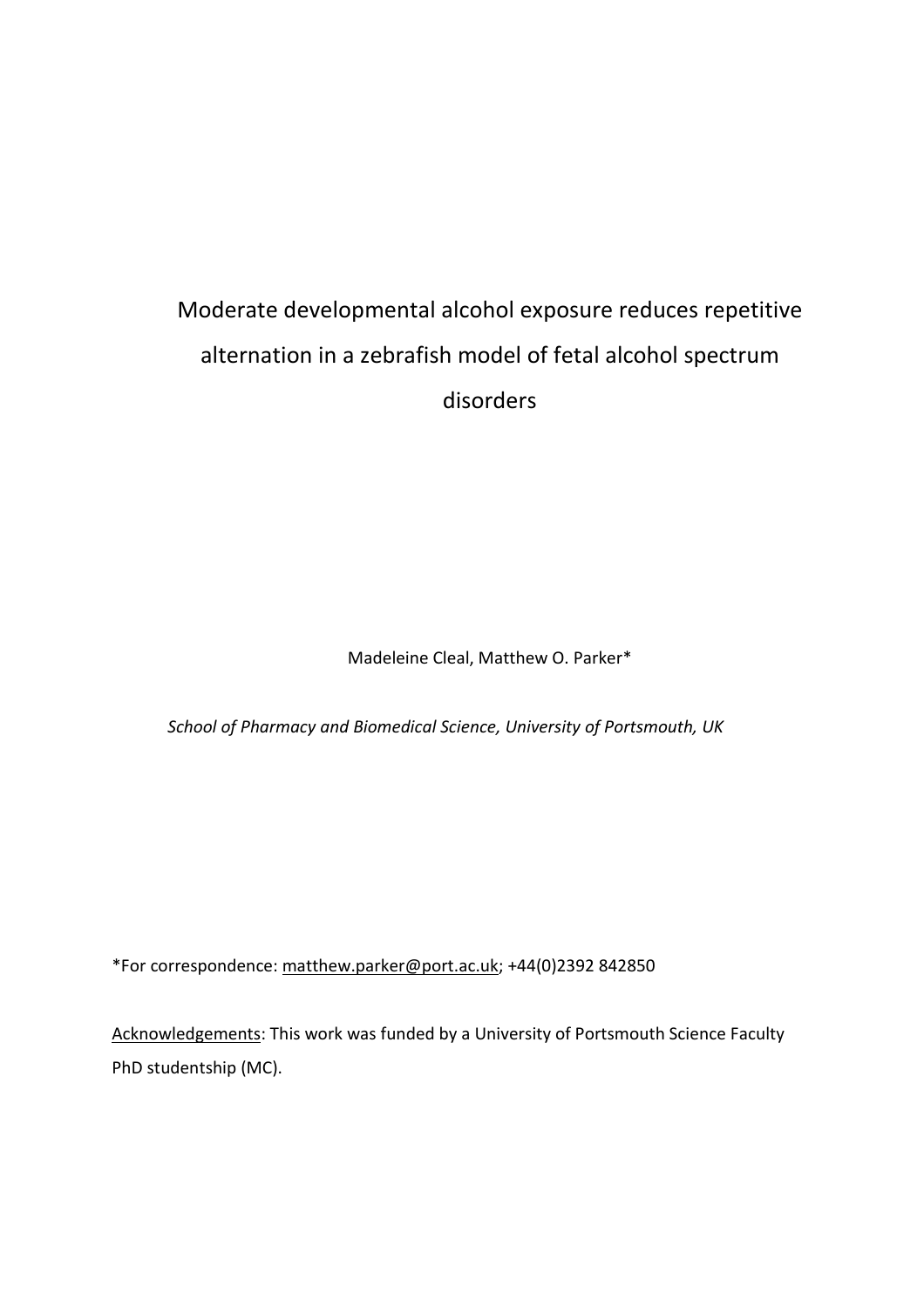### **Abstract**

The damaging effects of alcohol on a developing fetus are well known and cause a range of conditions known as fetal alcohol spectrum disorder (FASD). High levels of alcohol exposure lead to physical deformity and severe cognitive deficits, but more moderate exposure leads to a range of subtle cognitive effects such as reduced social behavior, higher propensity to develop addictions, and reduced spatial working memory. Previous studies have demonstrated that following exposure to relatively low levels of ethanol during early brain development (equivalent in humans to moderate exposure) zebrafish display a range of social and behavioral differences. Here, our aim was to test the hypothesis that moderate developmental ethanol exposure would affect aspects of learning and memory in zebrafish. In order to do this, we exposed zebrafish embryos to 20mM [0.12% v/v] ethanol from 2 to 9 dpf to model the effects of moderate prenatal ethanol (MPE) exposure. At 3 months old, adult fish were tested for appetitive and aversive learning, and for spatial alternation in a novel unconditioned y-maze protocol. We found that MPE did not affect appetitive or aversive learning, but exposed-fish showed a robust reduction in repetitive alternations in the y-maze when compared to age matched controls. This study confirms that moderate levels of ethanol exposure to developing embryos have subtle effects on spatial working memory in adulthood. Our data thus suggest that zebrafish may be a promising model system for studying the effects of alcohol on learning and decision-making, but also for developing treatments and interventions to reduce the negative effects of prenatal alcohol.

**Keywords:** prenatal alcohol exposure; fetal alcohol spectrum disorders; repetitive alternation; learning; zebrafish; y-maze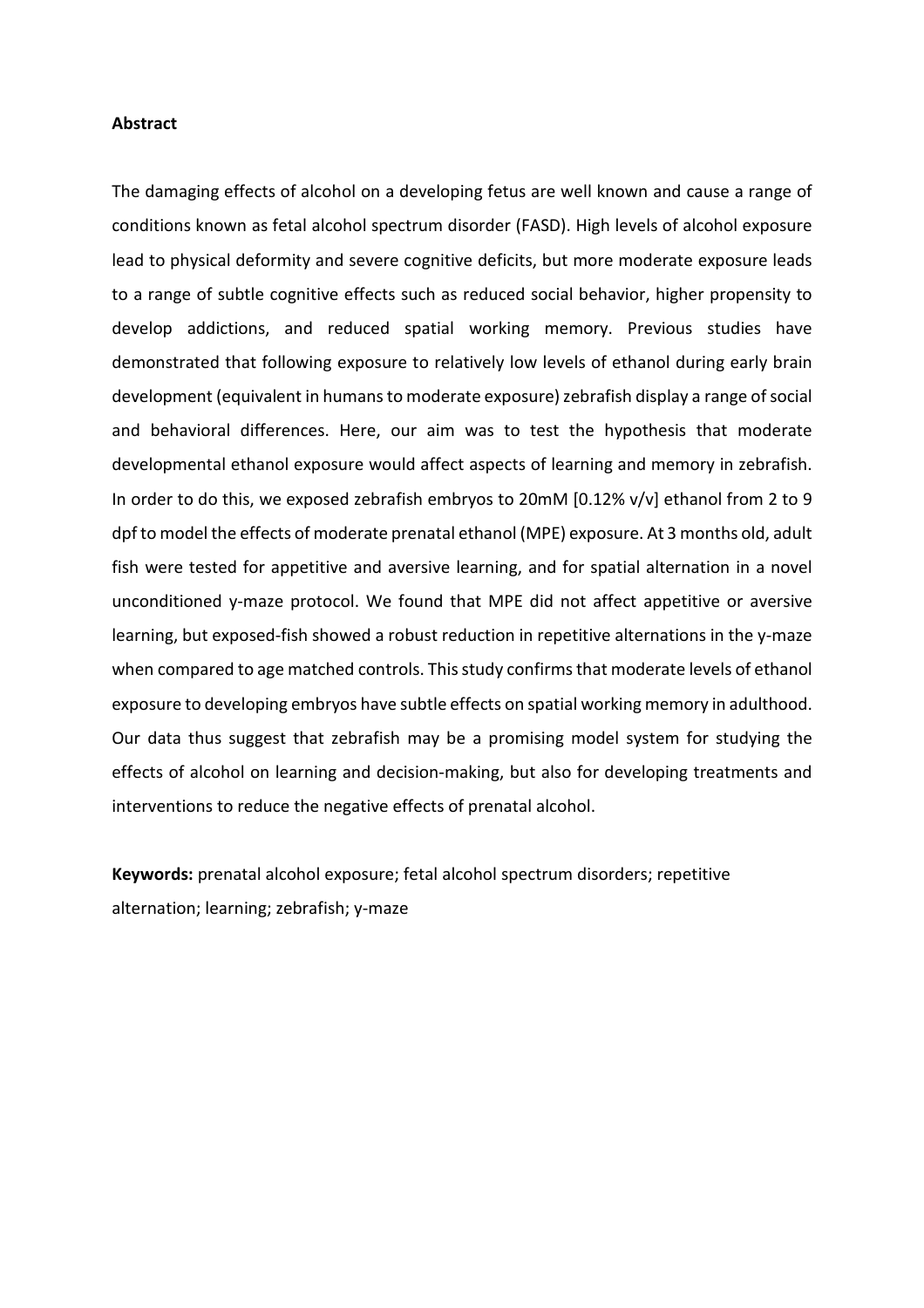#### **Introduction**

Consumption of alcohol by women during pregnancy can result in a range of physical and behavioral abnormalities in the fetus, symptoms which are collectively known as fetal alcohol spectrum disorders (FASDs) (1,2). The most severe and easily diagnosed disorder is fetal alcohol syndrome (FAS), which is characterised by craniofacial malformations, central nervous system dysfunction, growth retardation and reduced intellectual abilities (3,4). Although FAS is an extreme case caused by high levels of chronic alcohol abuse, lower levels of alcohol intake have also been shown to cause a range of milder, less obvious symptoms including deficits in social behaviour (5), decision-making and planning (6,7) and an increased susceptibility to substance abuse in later life, even following adoption (i.e., controlling for environmental effects (8)).

Though heavy chronic abuse of alcohol by a pregnant woman leads to obvious symptoms in the child, behavioural symptoms of milder cases of FASD are rarely accompanied by physical deformities and are thus problematic to diagnose (9). As a result, the number of children affected by milder forms of FASDs is likely to be much higher than those reported (10,11). In the absence of physical symptoms, details of any alcohol consumption must derive from selfreport and is open to response biases (12). Thus, to better understand the effects of amount, frequency and timing of exposure of the embryo to alcohol, animal models have been used to bridge the gap (13). Traditionally most animal models of FASDs have been carried out in rodents. However, recently zebrafish have come to light as an alternative model for neurobehavioral research, striking a balance between similarities with human and rodent models, complex behavioural interactions, ease of genetic manipulation, low cost of maintenance and high throughput (14–16).

In rodents, the effects of moderate prenatal ethanol exposure on learning have been mixed and unclear, with some conflicting reports of effects on some aspects of learning (13,17,18). This lack of consistency may be due to the complexities associated with rodent models of prenatal exposure, such as dosing regime (injection vs gavage vs voluntary drinking), maternal effects (ie during gestation) and effects of rearing (e.g., cross-fostering vs maternal rearing (19,20). It is critical, therefore, to get a more developed understanding on the effects of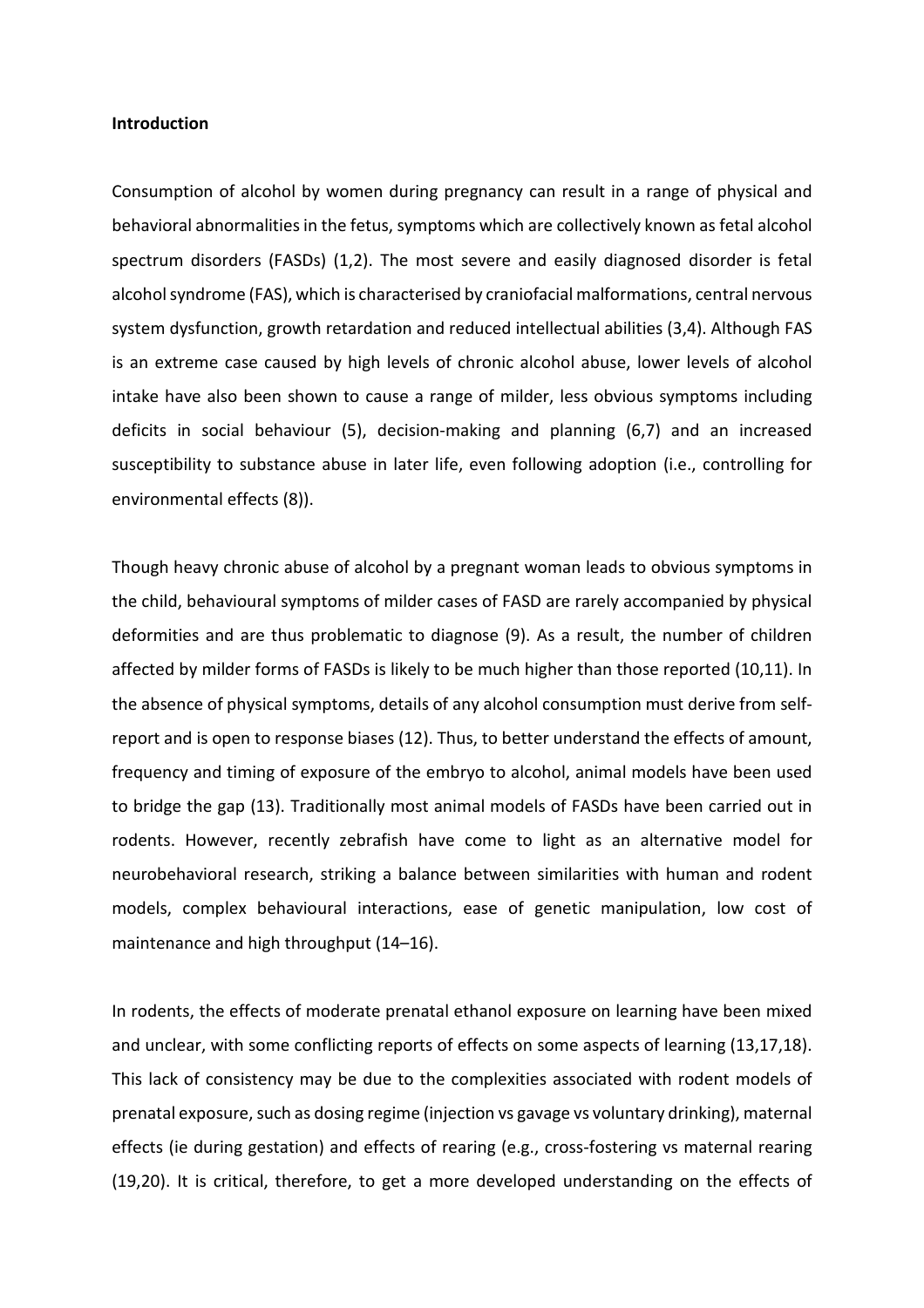moderate exposure to ethanol during early brain development, and zebrafish may offer a useful complementary model organism in which to achieve this.

Since the pioneering work from the Gerlai (5) and Carvan III (18) groups, zebrafish have been proving to be excellent models for examining the effects of low-to-moderate concentrations of ethanol exposure on the developing embryo on behavioural endpoints. For example, we have shown that zebrafish exposed to moderate developmental alcohol exposure display alterations in adulthood of social and anxiety behaviour, an increased propensity to develop habits, and this corresponded to changes in mRNA expression of genes typically associated with the reward pathway, including dopamine, serotonin, u-opioid and nicotinic acetylcholine receptors (21,22). Despite some evidence that exposed embryos show reductions in ability to learn a spatial two-choice guessing task (18) no studies have carried out a full assessment of the effects of moderate exposure to ethanol during early brain development on different aspects of learning and memory. The aim of this paper was therefore to characterize aspects of learning and memory in adult zebrafish that have been exposed to moderate levels of ethanol during early brain development. We approached our aim by examining appetitive and aversive learning, and repetitive alternation in a novel unconditioned search protocol using a y-maze. Y-maze tests are widely used to measure exploratory behavior in rodents (23–25) and spatial memory in zebrafish (26).

# **Methods**

## *Subjects and ethanol treatment*

Embryos (AB wild-type strain) were collected from multiple individual pairings, sorted and cleaned, and placed at random (fish from each individual pairing mixed into final groups) in groups of  $\sim$ 40/petri dish in a translucent incubator (28 $\degree$ C) on a 14/10-hour light/dark cycle. The concentration of ethanol used was based on our previous research, and the ethanol treatment protocol was as previously described (27,28). Briefly, at 48 hours post-fertilization, embryos were visually inspected and sorted to ensure all were at the same developmental stage (long-pec phase), then transferred into multiple replicates (5/concentration) of either 20 mM (0.12 percent [v/v] ethanol in aquarium water (ethanol-treatment), or to fresh aquarium water with no alcohol (control). Our previous work, and that of others, has shown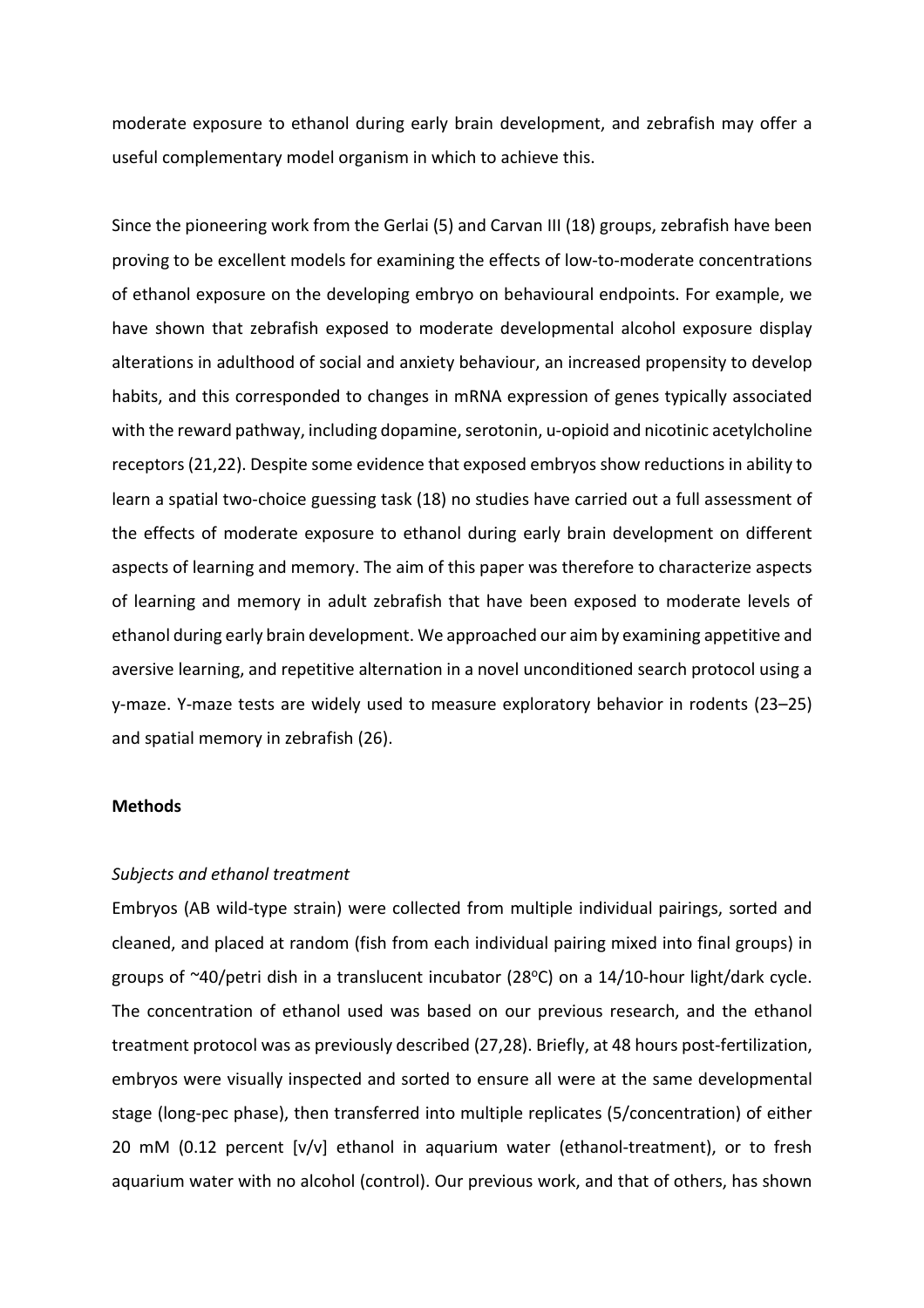that 20mM ethanol gives a final alcohol concentration of ∼0.04 g/dl blood alcohol [BAC]) (29– 31). The reason for choosing 48hr to start treatment, is that by this stage all embryos have emerged from the chorion, so we can be sure the concentration of ethanol getting into the embryos is uniform. In addition, 48hpf represents the long-pec phase of development, when the main catecholaminergic neural development takes place (32). At 5-days-post fertilization, embryos were transferred, still in their treatment medium, into larger containers (10  $\times$  10  $\times$  20 cm [depth  $\times$  width  $\times$  length]) containing 500 ml solution (ethanol or aquarium water), and remained in the incubator. During treatment, water/ethanol media were changed daily. Fish remained in the treatment solution for 7 days, until 9-days post fertilization, after which all fish were transferred within their initial treatment groups into fresh aquarium water and placed on our re-circulating system, initially in groups of 40 in 1.4L tanks (Aquaneering Inc., San Diego, CA, USA). Juvenile zebrafish (at 1 month of age) moved to groups of ~20 in 2.8L tanks on the re-circulating system, on a 14/10 hour light/dark cycle, at ∼28.5°C. Fish were tested on behavioral procedures at 3 months of age. Fish were fed a mixture of live brine shrimp and flake food 3 times/day (once/day at weekend). No fish was used for multiple protocols, and following the experiment, all ethanolexposed fish were euthanized (Aqua-Sed™, Vetark, Winchester, UK). We used a mixture of male and female fish for all behavioral testing. Previous research with zebrafish has not revealed sex effects for developmental alcohol exposure, and sex was not evaluated as a variable in this study. Finally, there were no differences in mortality or in gross morphology in any of the groups, although specific data are not reported here.

## *Ethical Statement*

All experiments were carried out following scrutiny by the University of Portsmouth Animal Welfare and Ethical Review Board, and under license from the UK Home Office (Animals (Scientific Procedures) Act, 1986) [PPL: P9D87106F].

# *Randomization and blinding*

All experiments were carried out under the ARRIVE guidelines (33). First, all embryos were randomly allocated to treatment from multiple pair breedings. During treatment, experimental staff carried out ethanol treatment (see above) but technical staff were not aware of treatment allocation (blinded). This was achieved by putting the name of the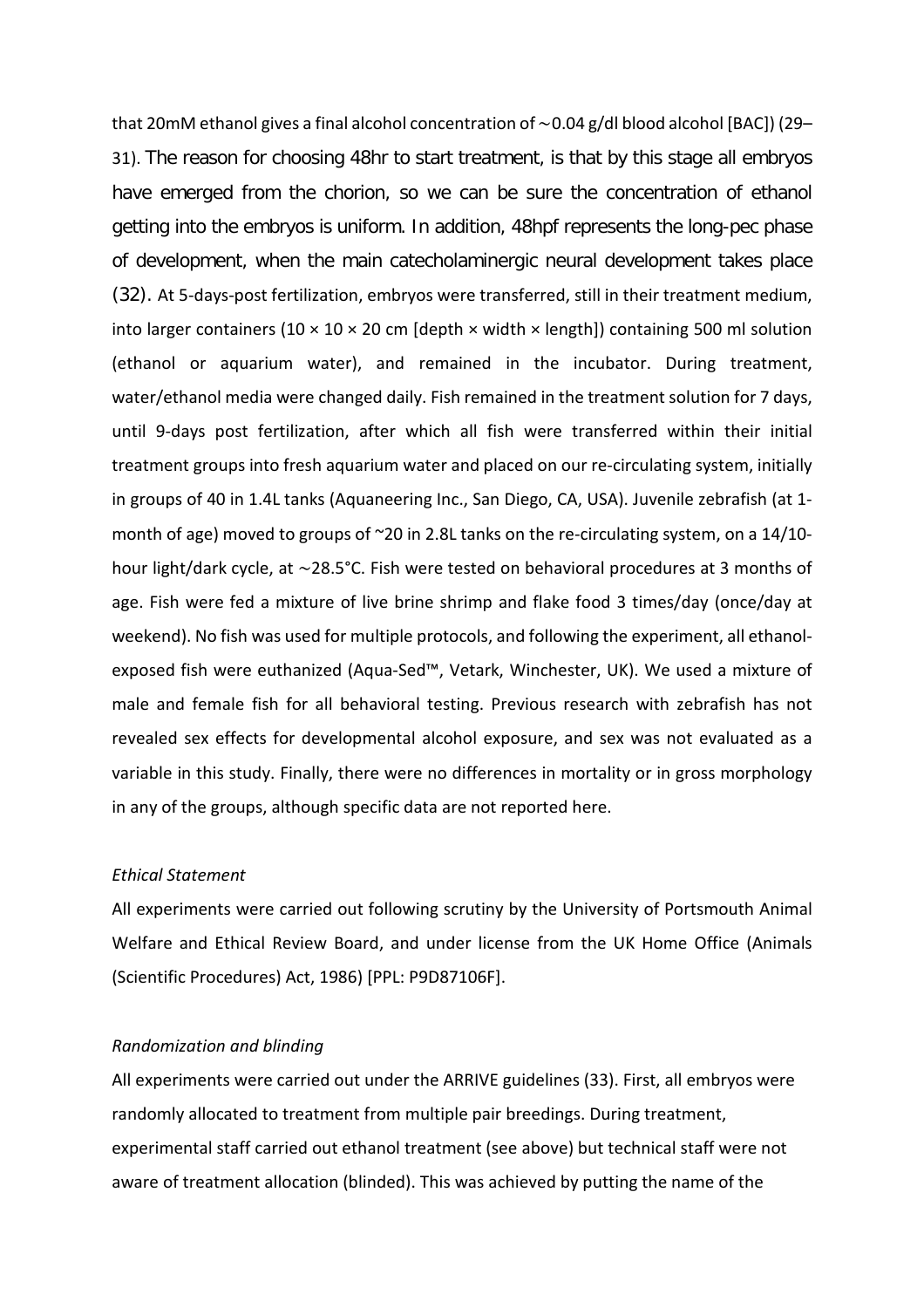experiment on treatment dishes and an individual dish identifier, but not indicating which level of treatment on the dish. This protocol was continued throughout development (ie when fish were on the housing rack). When testing was carried out, when fish were individually housed (for the appetitive learning protocol), they were numbered, but the treatment group was not known by either the experimenter or the technical staff. This was achieved by creating an excel sheet with identities in a hidden column. Identity was not revealed until data had been examined for outliers and analyses were carried out. For protocols where the fish came from a group (aversive learning and y-maze), fish were taken from housing tanks, but the treatment level was not revealed until after data had been examined for outliers and was ready for final analysis. Finally, sample sizes for all experiments were determined by initial pilot studies or previous research (details in sections below).



*Materials*

Figure 1A) displays the Zantiks AD testing system used for behavioural testing of adult zebrafish. This is a completely automated system with built in computer for image projection, camera for live imaging and a feeder mechanism. This allows for minimum human disturbance during trials. 1B) shows the tanks used to measure appetitive learning. 1C)(top) shows the 5 choice inserts, these can be fitted into each tank and were used in the appetitive learning task. 1C)(bottom) shows the trigger areas for fish during the 5 choice task. The initiator light (red\*) would come on first, fish have to swim into the light to initiate the trial. Following initiation a food reinforcer (ZM300 zebrafish food) was delivered into the feeding zone (orange\*). When the fish passing through the feeding zone the light is turned off and the initiator light turns back on ready for the next trial. Tanks are filled with 3L water during testing.

\*In trial lights were all white, colours have only been added for the benefit of the diagram.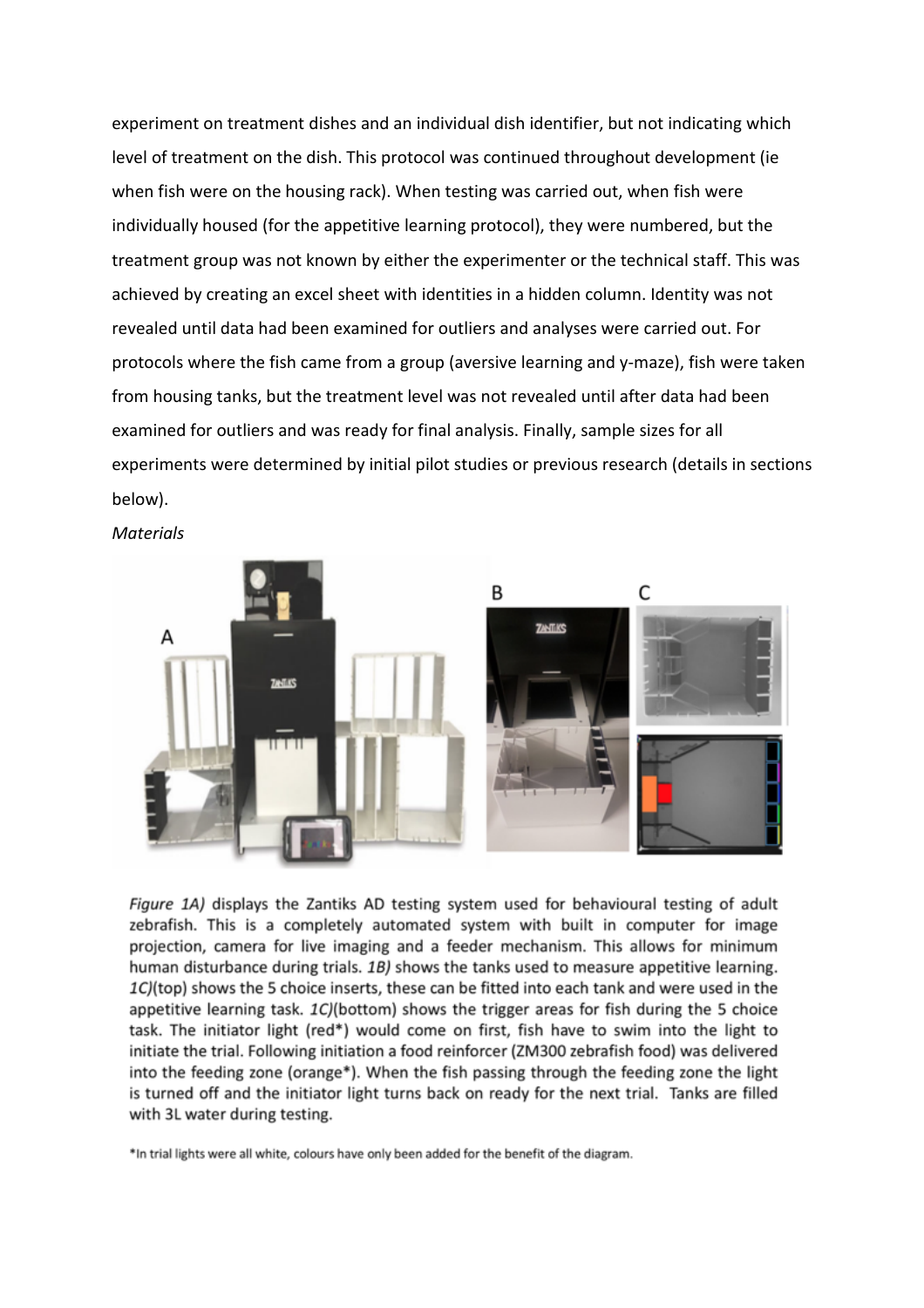Behavioral testing of adults was carried out using the Zantiks (Zantiks Ltd., Cambridge, UK) AD system (https://www.zantiks.com/products/zantiks-ad), a commercially available, fully integrated behavioral testing environment for adult zebrafish ((34), and see Figure 1). All tank inserts were acrylic, with opaque sides and inserts and a transparent base. The test tanks were placed into the Zantiks AD system (see figure 1a and b) one tank/time. Each Zantiks AD system was fully controlled via any mobile/web enabled device. Figure 1b and c display the tanks used to measure appetitive learning. This Zantiks AD unit is designed to carry out multiple learning protocols in zebrafish but in the present experiment, fish were trained to swim into an initiator zone (Figure 1c, red area) in order to receive a food reinforcer (ZM200 zebrafish food) in the food delivery zone (Figure 1c, orange area). Tanks were filled with 3L water during testing. The total length of the testing environment was 200mm, and 140mm width.



Figure 2A)&B) display the tank and shocking plates used for Pavlovian fear conditioning (aversive learning). 2C) The stimuli used were based on previous work (29), and comprised either a checker board design ('check') (black/white alternating squares) or a dark grey ('grey') background. Each tank comprised four lanes, separated by opaque acrylic dividers. At each end of the tank was located a steel plate, capable of passing a mild electric current through the tank (9v). Tanks were filled with 1L of water.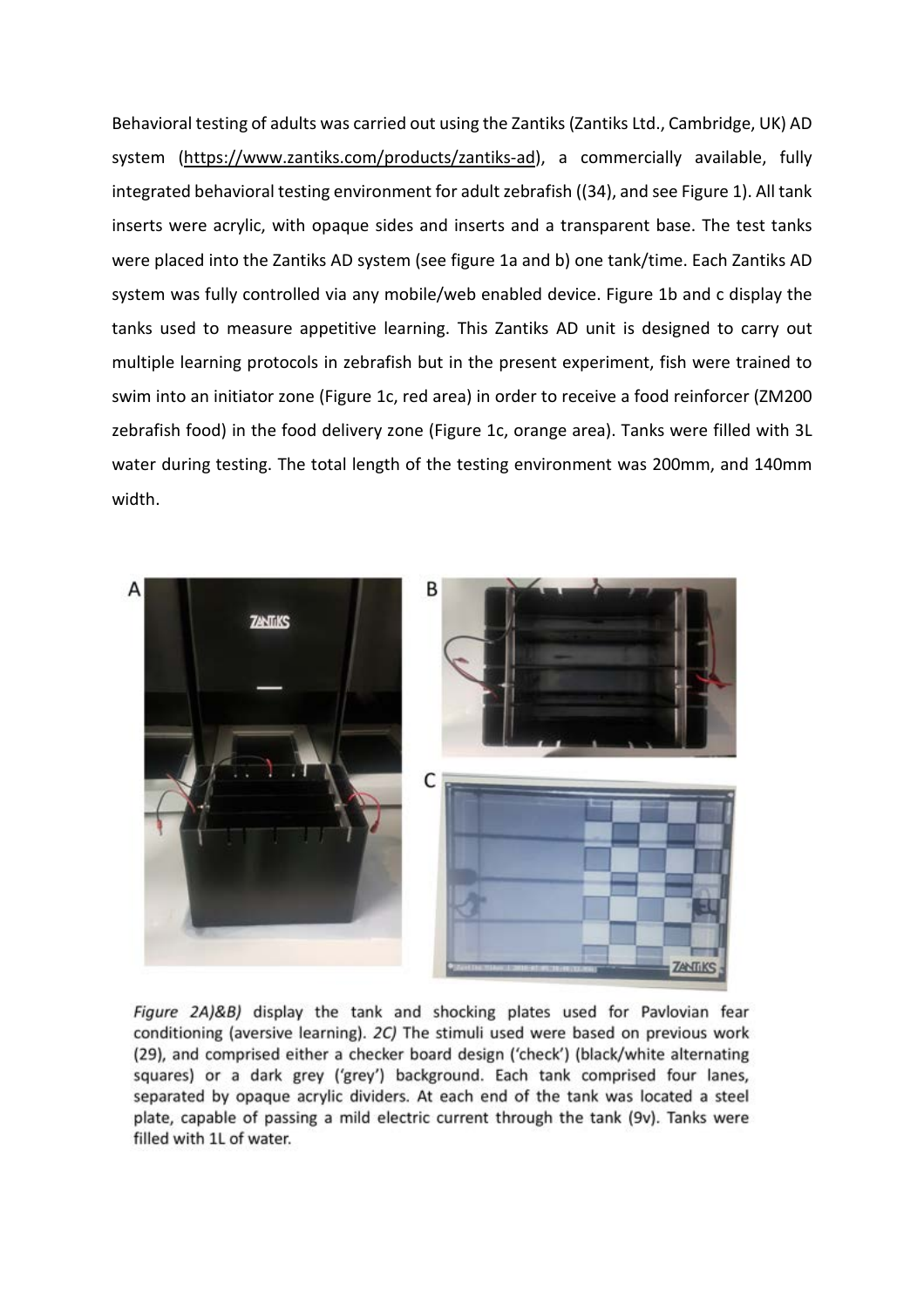Figure 2 displays the tanks equipment used for Pavlovian fear conditioning. The stimuli used were based on previous work (34,35), and comprised either a checker board design ('check') (black/white alternating squares) or a dark grey ('grey') background. Each tank comprised four lanes (length x width = 160mm x 32mm), separated by opaque acrylic dividers. At each end of the tank was located a steel plate, capable of passing a mild electric current through the tank (9v). Tanks were filled with 1L of water, with ~40mm water at the base. Pilot studies found this amount of water to be optimal for both tracking and conditioning.



Figure 3A)&B) show the y-maze used to test spontaneous alternation. 3C) displays the tank set up for the y-maze alternation test. Fish are placed into one of two removable ymazes in 1L aquarium water.

Figure 3 displays the tank set up for the y-maze alternation test. Fish were placed into one of two removable acrylic y-mazes(arm diameter x length = 70mm x 15mm) in 1L aquarium water (~40mm depth of water). Fish were filmed from above for a period of 1-hour.

*Procedure* Appetitive conditioning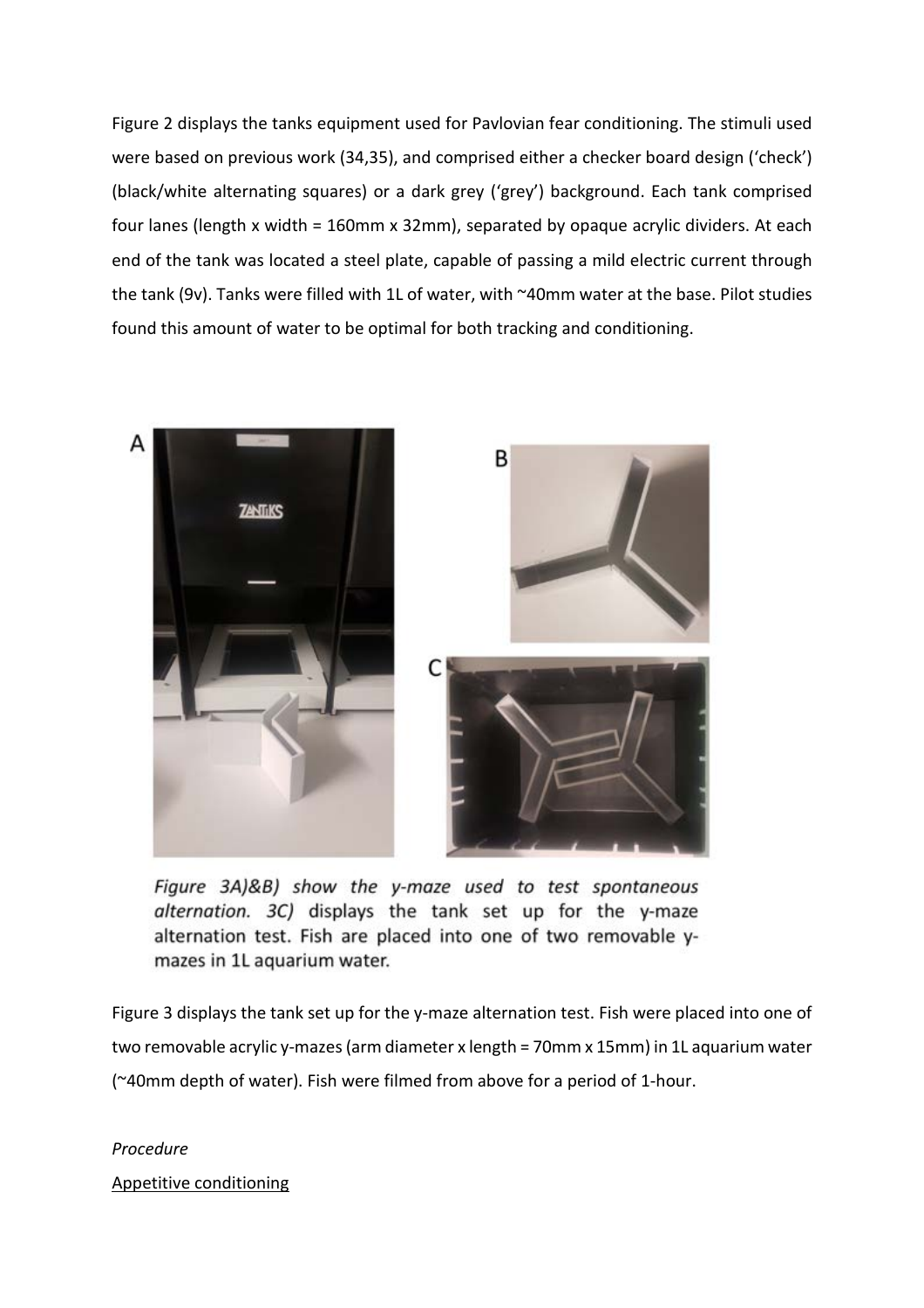Initially 20 fish were selected ( $n = 10$  from each treatment) to allow for attrition. Any fish that did not respond (i.e., did not swim into stimulus areas or 'froze' and did not carry out the task) was excluded. Following attrition, a final sample of  $N = 16$  adult (n = 8 control, n = 8 20mM ethanol) zebrafish were tested on the appetitive conditioning protocol at 3-months of age. Final sample size was determined based on previous research examining appetitive learning in developmentally exposed fish (29). During appetitive conditioning training, fish were housed in pairs in 2.8L tanks (divided breadth-wise with transparent mesh dividers). The training was divided into two phases, and learning was assessed following the second phase. Initially, fish were shaped for one week to associate the noise of the feed dispenser with delivery of a small amount of ZM200 (~2mg). In the second phase, fish were trained that swimming into an initiator area (Figure 1, red zone) resulted in food delivery. They were trained on this protocol for 3 days (~30-trials/day). Following completion of training, we tested learning with a series of probe trials, during which fish were exposed to 5 trials of initiator light "on" (30-sec), or "off" (30-sec), and measured total number of entries to the initiator during light on/light off.

## Pavlovian fear conditioning

 $N = 44$  adult (n = 22 control, n = 22 20mM ethanol) zebrafish were tested on the Pavlovian fear conditioning protocol at 3-months of age. Fear conditioning was based on a protocol developed based on published data (35); sample size was based on a power calculation of previous research (35) and following a pilot assessment of change in preference following mild shock (effect size [d] = 0.9, power = 0.8, alpha = 0.05, required sample = 22/treatment). First, fish were placed, individually, into one of four lanes in each Zantiks tank. Into each tank was placed  $n = 2$  ethanol and  $n = 2$  control fish (nb., the experimenter was blinded at this stage to the treatment of the individual fish, and the position of fish from either treatment [a or b] counterbalanced between trials). Initially, fish were habituated to the test environment for 30 mins, during which the base of the test tank was divided in half, lengthways, with the 'check' and 'grey' stimuli occupying half of the base each (see figure 2c), switching position every 5-min. Baseline preference was ascertained over 10-min. Following baseline preference assessment, conditioning was carried out, during which the conditioned stimulus (CS+; full screen of 'check' or 'grey', randomized between subjects) was presented for 1.5-sec, at the end of which was delivered the unconditioned stimulus (US) a brief, mild shock (9v DC, 80ms),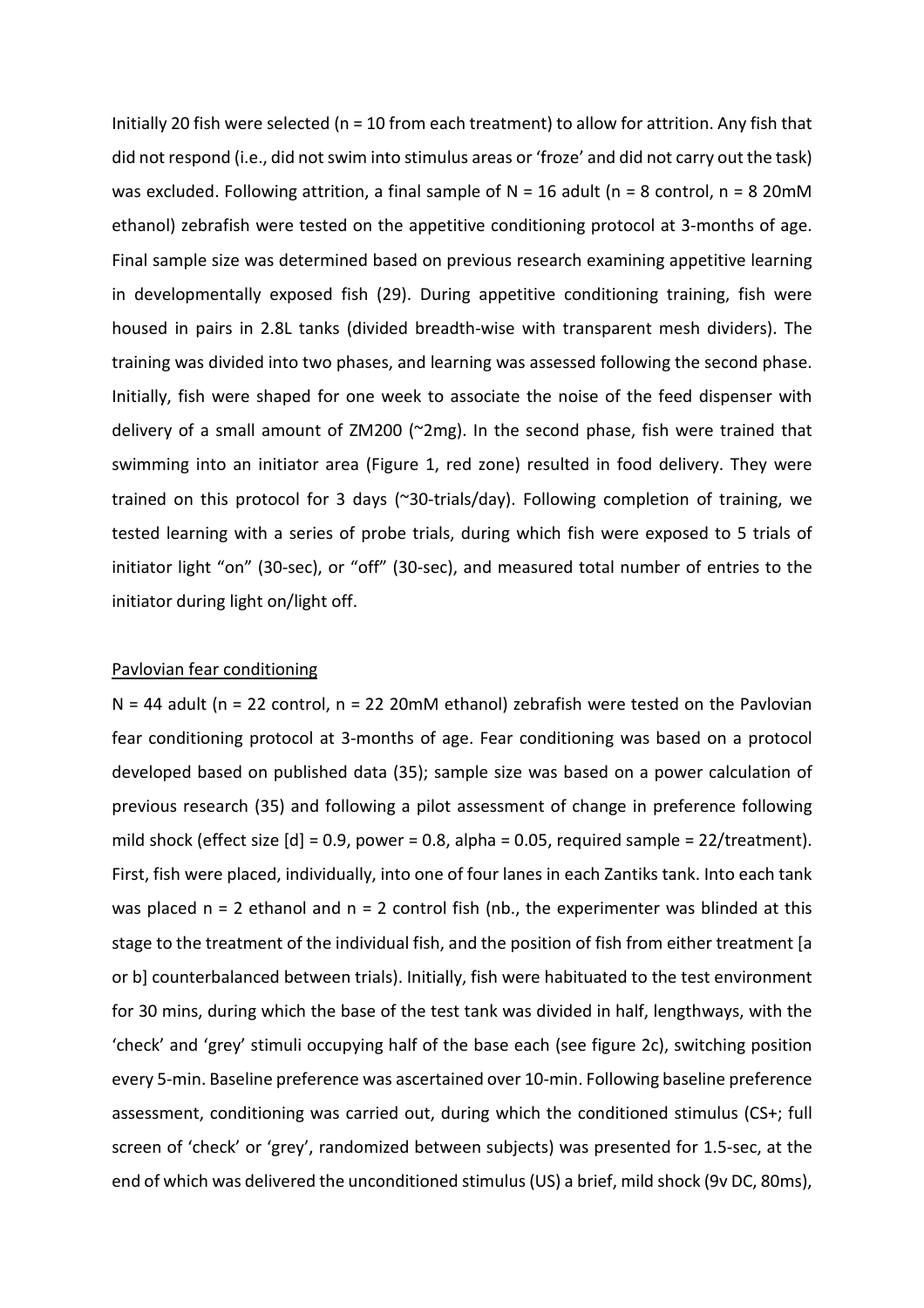followed by an 8.5-sec inter-trial interval (ITI), during which the non-CS (CS-) exemplar was presented at the bottom of the tank. The CS+/US was presented nine times. Following conditioning, avoidance of CS+ was ascertained by repeating the baseline, presenting both CS+ and CS- simultaneously for 1-min, and switching positions after 30-sec.

#### Y-maze test of perseveration and repetitive alternation

N = 28 adult (n = 14 control, n = 14 20mM ethanol) zebrafish were used for the y-maze test, at 3 months of age. This was a novel protocol, and sample size was based on pilot data in which we examine the effects of different pharmacological agents (amphetamine, atomoxetine, MK-801) on y-maze performance (effect size [d] = 1.2, power = 0.8, alpha = 0.05, required sample = 14/treatment). In order to characterize perseveration and alternation in zebrafish, we designed a simple y-maze, with three identical arms. Although memory in zebrafish using a y-maze has been previously evaluated (i.e, by blocking one arm, and exploring use of the novel arm once it is opened during training), simple unconditioned ymaze search patterns and performance has yet to be evaluated in zebrafish, and this study represents the first reports of this protocol. There were no intra-maze cues, but extra-maze (distal) cues were visible from each maze (e.g., the walls and open side of the Zantiks equipment), providing egocentric cues and allowing the fish to orient within the apparatus. The experimenter was not visible to the fish at any point during the protocol. Fish were recorded in the y-maze apparatus for up to one hour, or until they performed 100 armentries, whichever the sooner (here, all fish performed 100 entries in the allowed hour). This allowed for 97 overlapping series of four choices (tetragrams), of which there were a total of 16 manifestations possible. Two tetragrams (RRRR and LLLL) represented pure repetitions, and two (RLRL, LRLR) pure alternations. A completely random search strategy would be to choose every potential tetragram equally (97/16 = 6-times). However, perseverant responses sequences may encompass above-average repetitions of alternations or of repetitions. Previous research using a T-maze in which each arm was baited with an equal probability reinforcement, has demonstrated that mice tend to show generally higher levels of alternations between arms (LRLR, RLRL) than other alternatives (36).

## *Data analysis*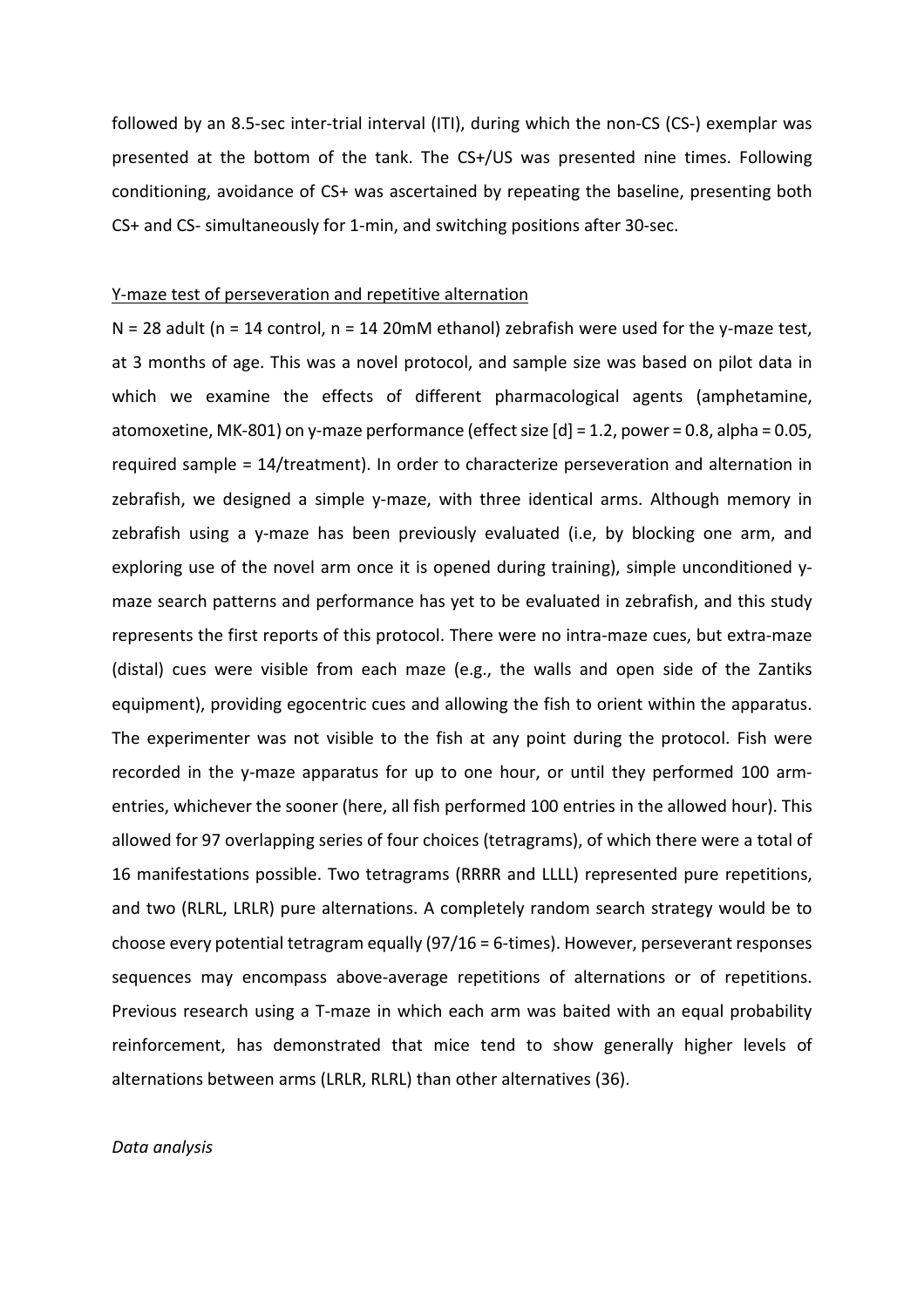Data were analyzed in IBM SPSS® Statistics for Macintosh (Version 24). Appetitive conditioning was measured by examining both acquisition data, and a series of probe trials to test learning. Acquisition data was compared between control and 20mM ethanol-treated fish using a general linear mixed model, with fixed factors as treatment (2-levels: control, 20mM ethanol) and day (3-levels), and their interaction, and fish ID nested in tank as the random effect (to account for non—independence of replicates). Denominator degrees of freedom were estimated using the Satterthwaite approximation. Probe trials comprised count data, and were fitted to a generalized linear mixed effects model (Poisson distribution, log link function), with fixed effects as treatment (control, 20mM ethanol) and light status (light on, light off) and the random effect as fish ID nested in tank (to account for nonindependence of replicates). Denominator degrees of freedom were estimated using the Satterthwaite approximation. Fear conditioning was assessed by comparing change in preference for a stimulus following conditioning with 9 x 9v shocks. A two-way, mixed design analysis of variance (ANOVA) was applied, with proportion of CS+/CS- preference as the dependent variable, ethanol treatment as the between-subjects factor (2-levels; control, 20mM ethanol) and conditioning stage as the within-subjects factor (2-levels; pre- and postconditioning). 'Tank' was added as a covariate into the initial model, but removed from the final model owing to lack of effect (*F* < 1). Finally, in order to examine perseveration in the ymaze, we carried out two analyses. In the first, we considered whether there were differences in the frequency of each of the 16 tetragrams as a function of treatment. We fitted frequency data to a generalized linear mixed effects model (Poisson distribution, log link), with treatment (control, 20mM ethanol) and tetragram (16-levels) as fixed factors, and ID as the random effect (to account for non-independence of replicates). Denominator degrees of freedom were estimated using the Satterthwaite approximation. Next, to assess whether there were any effects of developmental ethanol on frequency of pure alternations (LRLR + RLRL) or pure repetitions (RRRR + LLLL). This was assessed by fitting generalized linear models (Poisson distribution, log link function) to alternation and repetition frequency data. In both models, fixed factor for each was ethanol treatment (2-levels: control, 20mM ethanol). Again, 'Tank' was added as a covariate into the initial model, but removed from the final model owing to lack of effect (*F* < 1).

# **Results**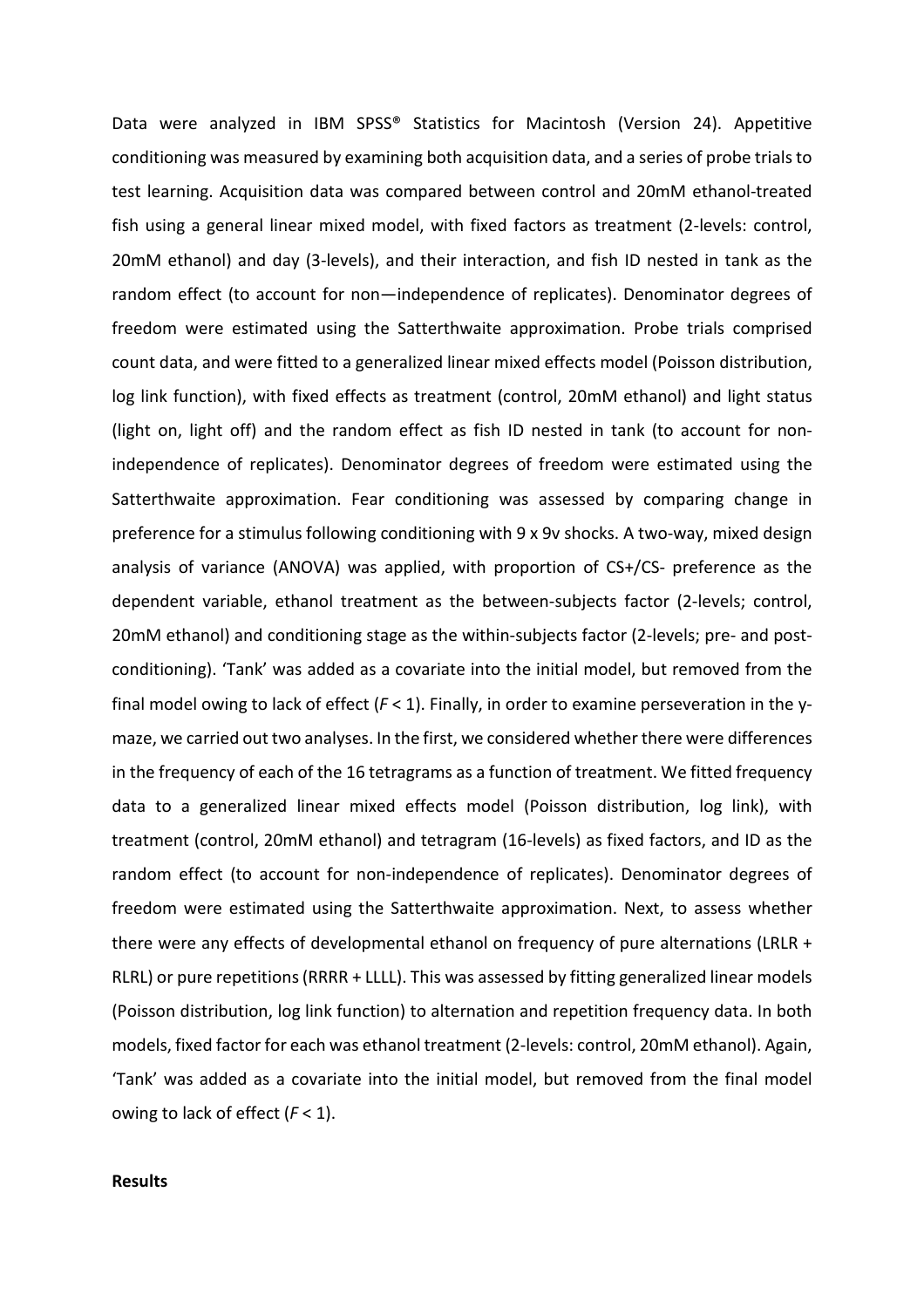

Figure 4. A) Training data (appetitive conditioning) for 20uM-treated and control fish. B) Probe trial data (appetitive conditioning) for 20uMtreated and control fish.

Figure 4a displays the acquisition of learning data for the 20uM ethanol-treated and control fish. A linear mixed effects model revealed a significant main effect of day, *F* (2,28) = 9.15, *P* < .01 (Day 1 vs Day 2, *P* = .9; Day 1 < Day 3, *P* =.001; Day 2 < Day 3, *P* =.001), but no significant effect of treatment,  $F(1,14) = 1.17$ ,  $P = .3$ , or day  $\times$  treatment interaction,  $F < 1$ . Figure 4b displays the probe trial following appetitive conditioning, in which fish were presented with the stimulus light 5-times (10-sec), interspersed with non-light presentations (10-sec). A generalized linear mixed effects model (Poisson distribution, log link function) was fitted to the data, with number of entries to the stimulus zone as the response variable, treatment and lights-on/off as the fixed factors, and fish ID nested in tank as the random effect. There was a main effect of lights on/off, *F* (1,18) = 9.41, *P* < 0.01 (Lights ON > Lights OFF), but not effect of ethanol treatment or lights on/off × treatment interaction, *F*s < 1.

*Moderate developmental ethanol exposure does not affect fear conditioning in zebrafish*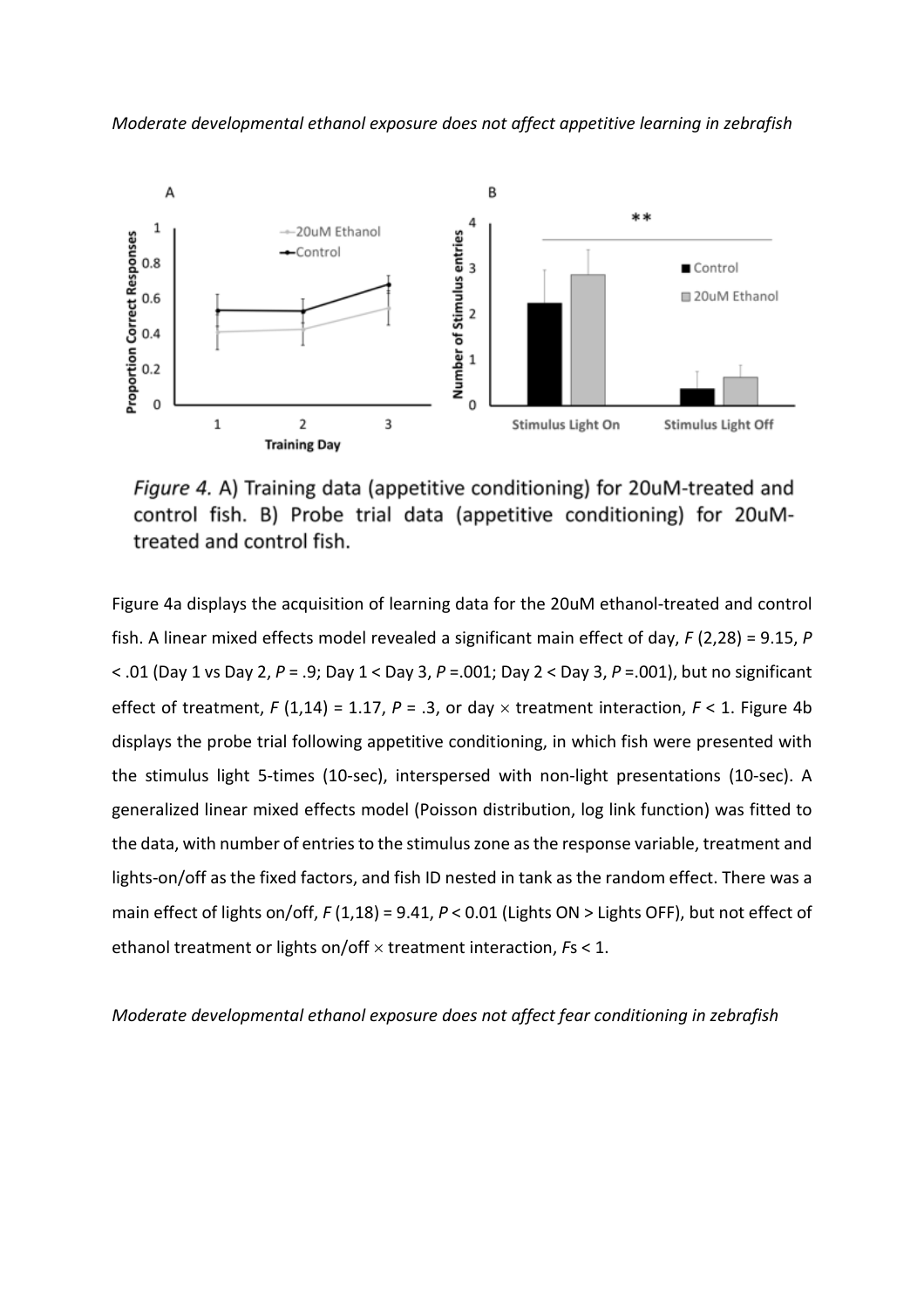

Figure 5 displays the mean preference for the conditioned stimulus following Pavlovian fear conditioning, during which fish were given 9 CS + US (shock) pairings with either a checkerboard, or grey image. A 2-way mixed design ANOVA revealed a significant main effect of conditioning, *F* (1,42) = 62.79, *P* < .001, with fish showing a robust reduction in preference for the conditioned stimulus. There was no main effect of ethanol treatment  $(F < 1)$  nor conditioning\*ethanol treatment interaction (*F* < 1).

*Moderate development ethanol exposure reduces alternations in a y-maze*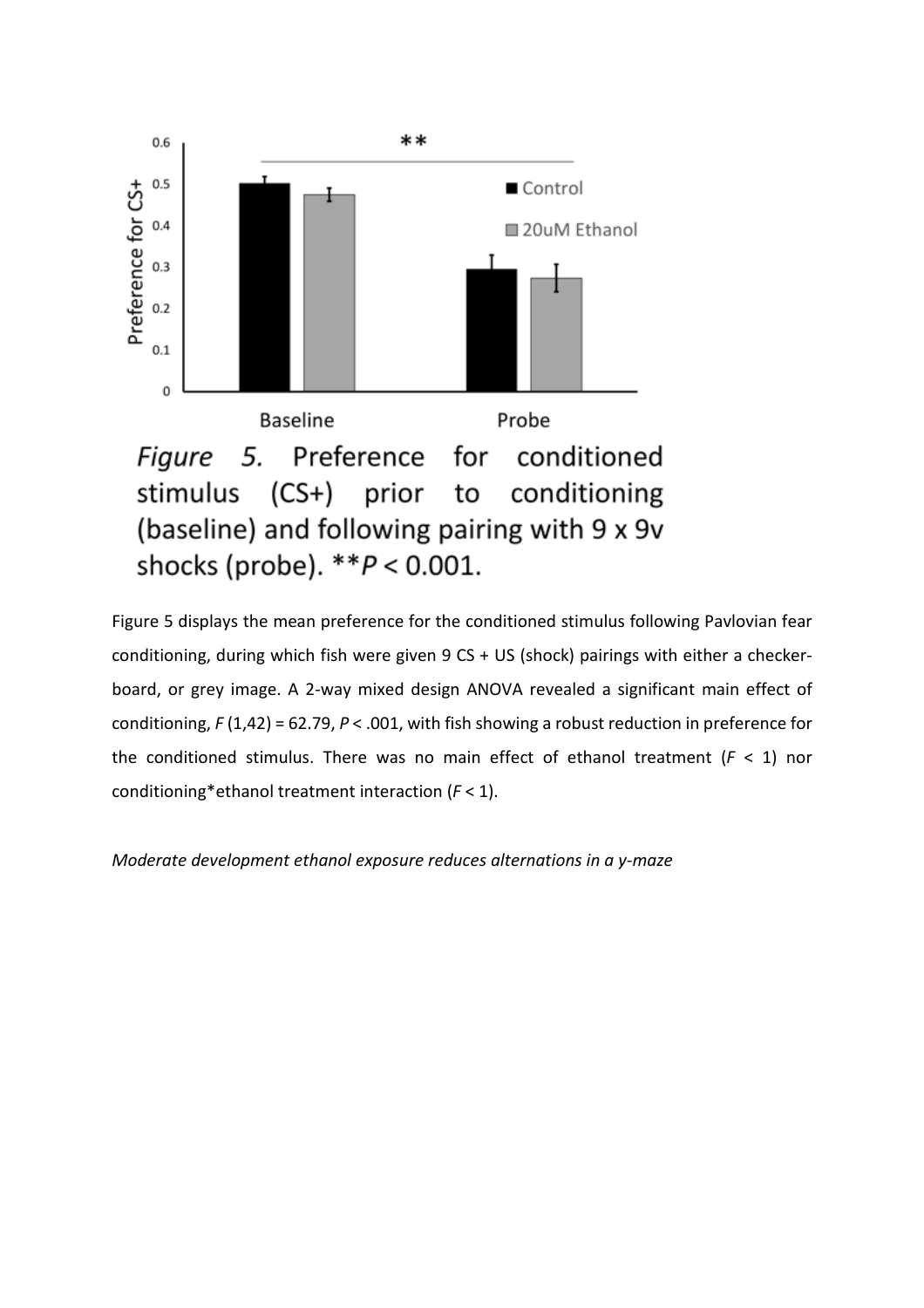

Figure 6. A) Frequency distribution of tetragrams during unconditioned search in a y-maze. Data relate to n = 14 ethanol-treated and 14 control zebrafish and comprise mean (±SEM) choices during 100 trials. B) Mean (±SEM) total pure alternations for control and 20mM ethanol-treated fish. C) Mean (±SEM) total pure repetitions for control and 20mM ethanol-treated fish. \*P < 0.05

Figure 6a displays the total choices for each tetragram during a 100-trial search period for zebrafish in a y-maze. A generalized linear mixed effects model, with Poisson distribution specified and a log link function, revealed a significant main effect for 'tetragram', *F* (15, 416) = 8.74, *P* < .001, characterized as significant increases in frequency of alternations (lrlr, rlrl; *P* < .001). There were no main effects of ethanol treatment (*F* < 1), nor tetragram\*ethanol treatment interaction  $(F < 1)$ . Figure 6b displays the frequency of pure alternations, and figure 6c, pure repetitions. Generalized linear models (Poisson regression) revealed a significant effect of ethanol treatment on alternations (Figure 6b;  $\chi^2$  [df = 1] = 3.98, P = 046), but not on repetitions (Figure 4c;  $\chi^2$  [df = 1] = .3, *P* = .58).

## **Discussion**

In this study we combined operant and Pavlovian learning tasks with a spatial memory task to test whether moderate levels of ethanol exposure during early brain development in zebrafish affected aspects of learning and working memory. We found that adults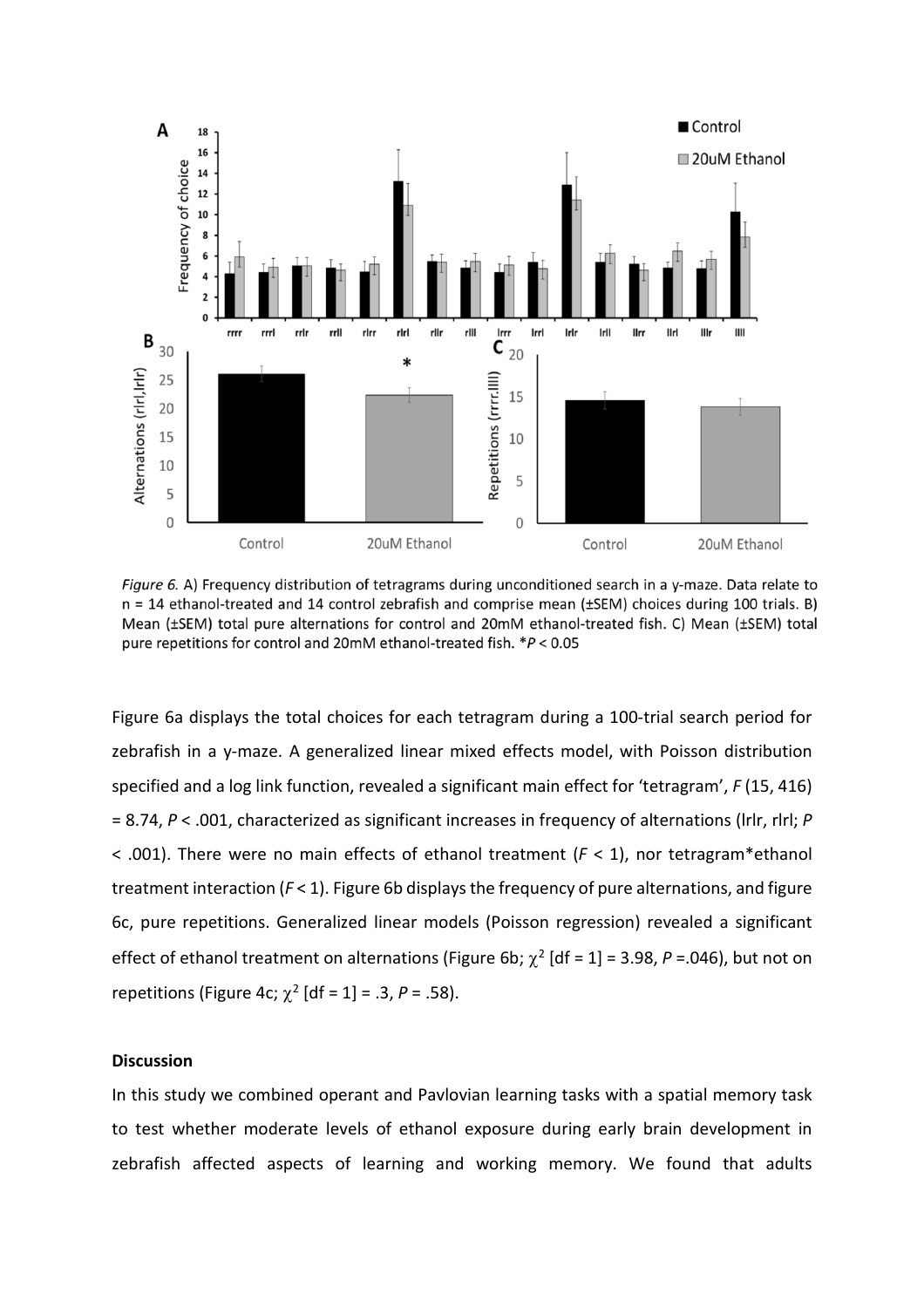developmentally treated with 20mM ethanol (the equivalent of 2-3 drinks in a single sitting) performed equally well as control groups in Pavlovian and operant learning tasks, but in a spatial memory task had a decreased frequency of pure alternations (LRLR, RLRL) in a y-maze. These observations indicate that MPE can cause disruption in specific aspects of learning that persist into adulthood even when executive function is not obviously affected. This highlights the difficulty in diagnosing milder forms of FASD, but further supports the growing body of evidence implementing low to moderate levels of alcohol exposure in cognitive and behavioral abnormalities.

#### *Appetitive and aversive learning tasks*

Operant learning tasks are used to measure executive functions involved in learning, planning, motivation and memory (35), higher functions that are often impaired in children with FASD (37,38). Here we found that exposure of larvae to 20mM ethanol [0.12% v/v] from 2-9 dpf had no detectable differences in executive function in adulthood when tested in appetitive or aversive learning tasks. This was irrespective of whether the task was under a positive (food reward) or negative (shock) stimulus control. These findings are in contrast to models of high ethanol exposure which have reported marked deficits in behavioral tasks of exposed groups (17,29,39). Although these findings may seem at odds with our own results, this disparity was not unexpected. Obvious deficits in executive function are found in humans with severe forms of FASD which are associated with periods of binge drinking during pregnancy (40). The effects of high concentrations of ethanol exposure have been replicated in a number of primate (41), rodent (42,43) and zebrafish models (5,18), many showing a concentration-dependent effect on learning (18). Children also show a concentrationdependent effect of alcohol exposure resulting in extreme variability between mild and severe cases (6). Those exposed to moderate intrauterine alcohol levels may not display obvious deficits in executive function, but have subtler effects that may not be evident until later in life. A study by Carvan III, et al (2004) looked at learning and memory in low to high concentrations of ethanol exposure in zebrafish and found a concentration-dependent effect on learning and memory when embryos were exposed to low concentrations ranging from 10mM-30mM ethanol (18). The disparity between our study showing no learning deficits at 20mM could be explained by differences in the timing of concentrations. In their study dosing began at 4 hpf compared to 48 hpf in this study. Studies in other species have also found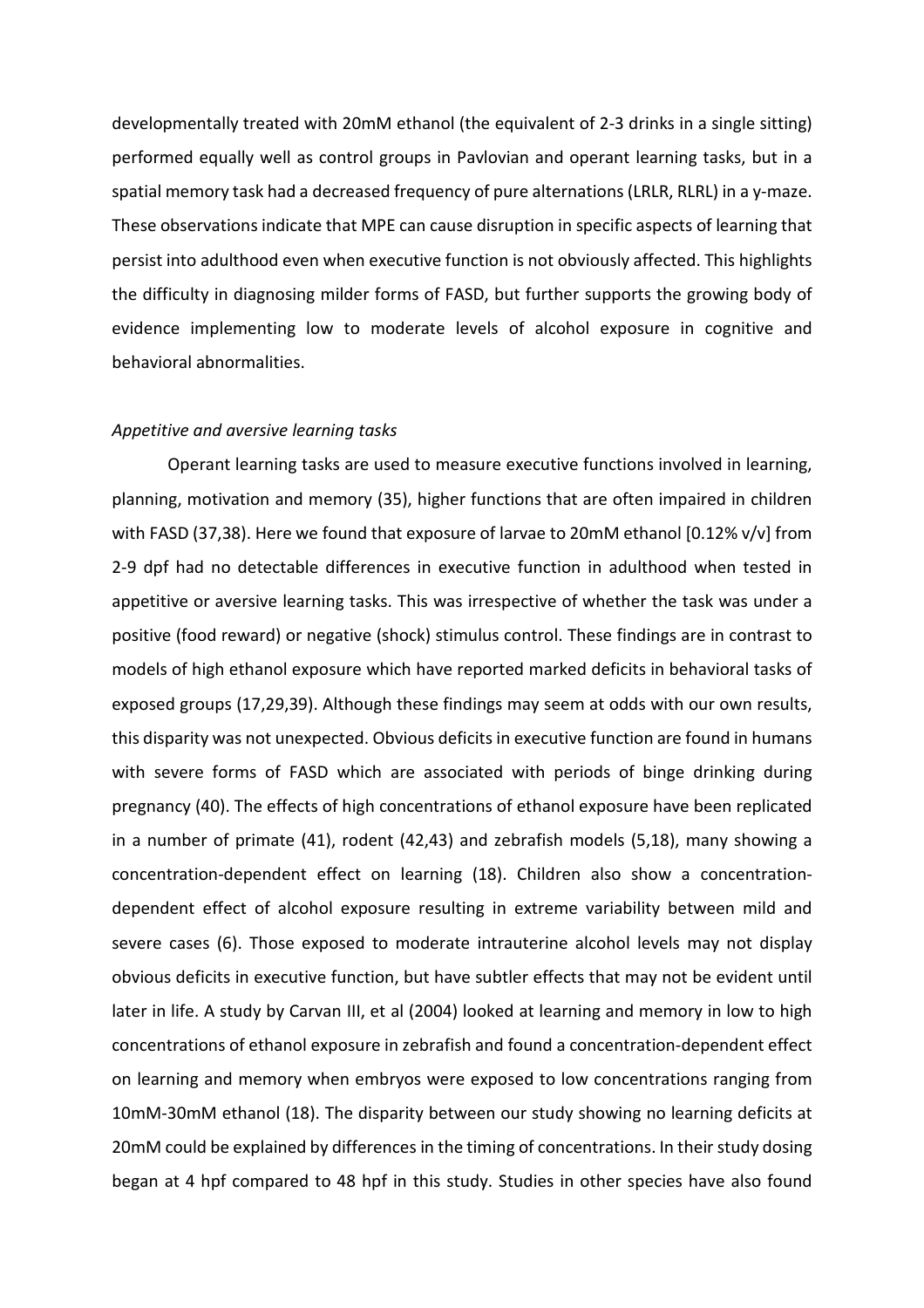discrepancies in concentration amount and effects on learning and memory tasks, a key difference between them being the timing and duration of concentration (44,45). At 48 hpf zebrafish larvae are almost completely developed, the brain has developed into 5 distinct lobes, the circulatory system has developed and the heart is beating, fins develop and there is sensitivity to the environment and uncoordinated movements (46). This is the equivalent to late stages of development in the human fetus. We suspect that full brain development at the time of dosing may be a reason for executive functions still being intact, and showing no obvious signs of dysfunction.

Our findings highlight two major influences on severity and variability in FASD. Firstly, from findings of higher-concentration animal models (17,18,29), we can draw the conclusion that concentrations higher than 0.12% v/v of ethanol exposure [up to 3% v/v] are required to cause functional deficits in executive function, specifically in goal-orientated reward tasks. Secondly, dosage is not the only key factor causing developmental defects, timing and duration of exposure are also crucial and can cause marked differences in cognitive and behavioral abilities even at lower concentrations of ethanol exposure (18,44). This ability to mirror the variability seen in human forms of FASD further strengthens the use of zebrafish as a model of complex neurological disorders.

## *Y-maze Spontaneous Alternation Task*

The y-maze has been established as a reliable protocol for testing spatial working memory in zebrafish (26). For the first time, here we use unconditioned free-search of the ymaze as a behavioral test for fish prenatally exposed to moderate levels of ethanol. We observed that all fish had a tendency for highly alternating sequences (pure alternations, LRLR or RLRL). However, 20mM ethanol-treated fish used pure alternation as a search strategy significantly less than their untreated counterparts. Using tetragram configurations, similar to those used by Gross, et al (2011) (36), allowed us to compare random or specific search strategies employed by fish when swimming freely in a y-maze. We would expect that in a reward-absent maze, with no highly salient intra or extra-maze cues, that fish would choose each search configuration equally (i.e. in 100 trials each tetragram should be chosen n=6 times). However, for both treated and nontreated groups this was not the case. Our findings that all subjects have an increased preference for pure alternations was previously seen by Gross, et al (2011) (36) with rats and Neuringer (1992) (47) with pigeons. Both studies similarly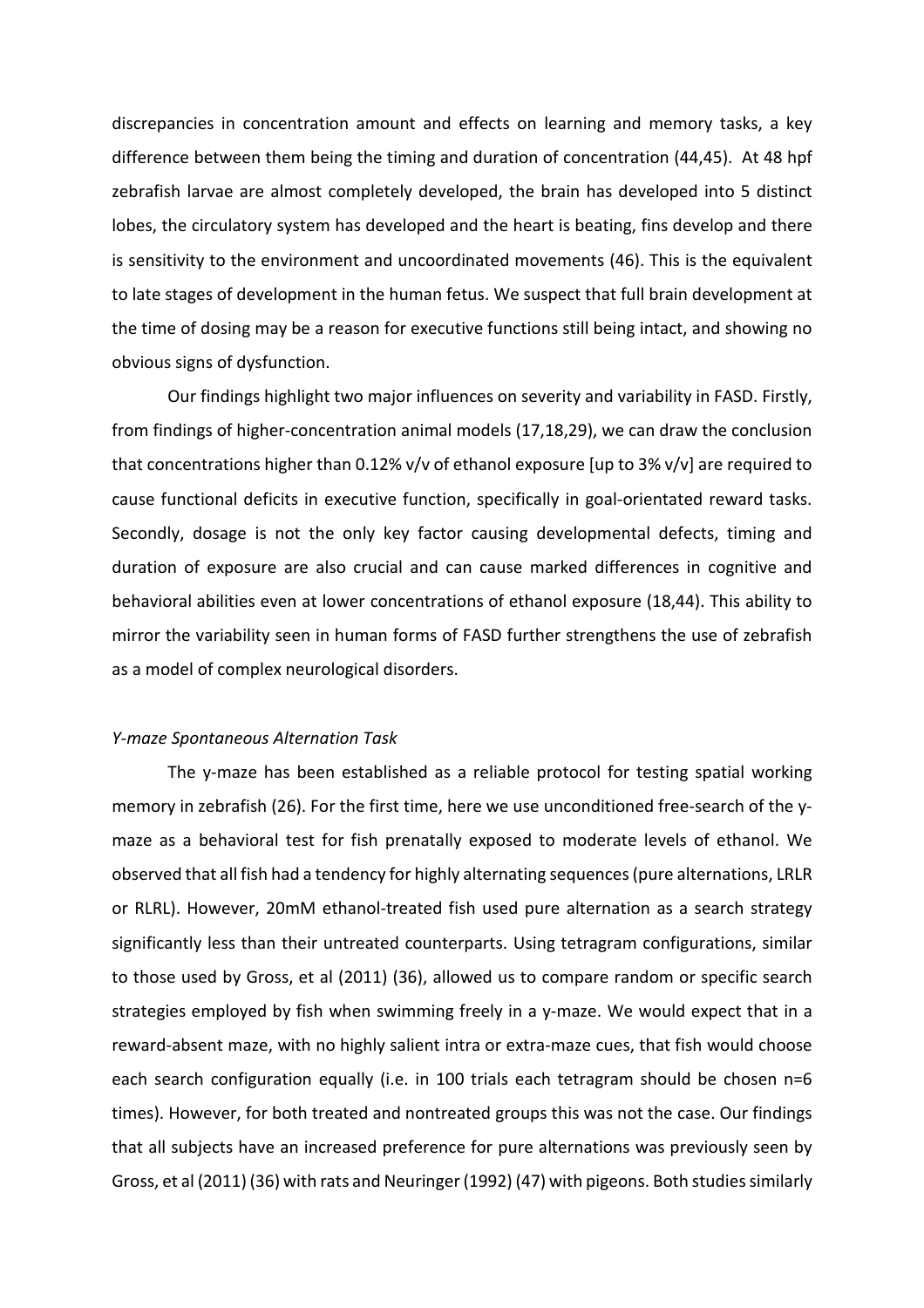reinforced each option equally (here this was done by an absence of reward, opposed to associating each arm with a reward an equal number of times). This observation could be explained by the '*law of least mental work'*, an adaptation from Hull's '*law of less work'*(48), which suggests that in a non-reinforced task subjects will opt for the behavior that is least cognitively demanding. Simplified strategies, like repeating the last action, may be favored in non-discrete behavioral tasks, possibly identifying repetition of pure alternations as the least cognitively demanding strategy. The random incorporation of the other 14 possible search strategies could be influenced by information seeking or a desire for change or novelty (49), but in the absence of any new information being presented the organism goes back to the least mentally demanding search pattern.

The reduction of pure alternations in ethanol treated fish is contradictory to what we would expect. Several animal models have used a form of spontaneous alternation to measure working memory, whether it is in a t-maze (36,50), y-maze (51) or plus maze (52), or the use of two choice guessing tasks in humans (53). Over a range of conditions frequency of pure alternations has normally been reported as higher in the treated group than in the control groups (36,53). However, the mechanisms affected by moderate ethanol exposure that result in the deficit that we see here, are not completely clear. It is possible that these differences are due to damage to the hippocampus, effecting working memory. Rats exposed to ethanol within the first 2 weeks of neonatal life, the rodent equivalent of the third trimester in humans, have been reported to have functional impairments of hippocampal neurons, specifically in the CA3 region (54–56). This could potentially explain deficits seen here, as rodents with hippocampal lesions also perform poorly in spatial memory tasks, specifically with familiarization (25). However, if there were hippocampal impairments, we would expect to see some evidence of this during either of the other two operant learning tasks used. Even though these trials require extensive training and rely on associative memory to be successfully performed, they also require the hippocampus, and during the early process of learning, spatial working memory, short-term memory and the ability to convert experiences into long-term memories. The combination of learning and memory tasks used and the paralleled ability of treated and control groups in the operant learning tasks thus suggest that memory may not be a fault for the changed behavioral pattern seen in the y-maze by treated fish.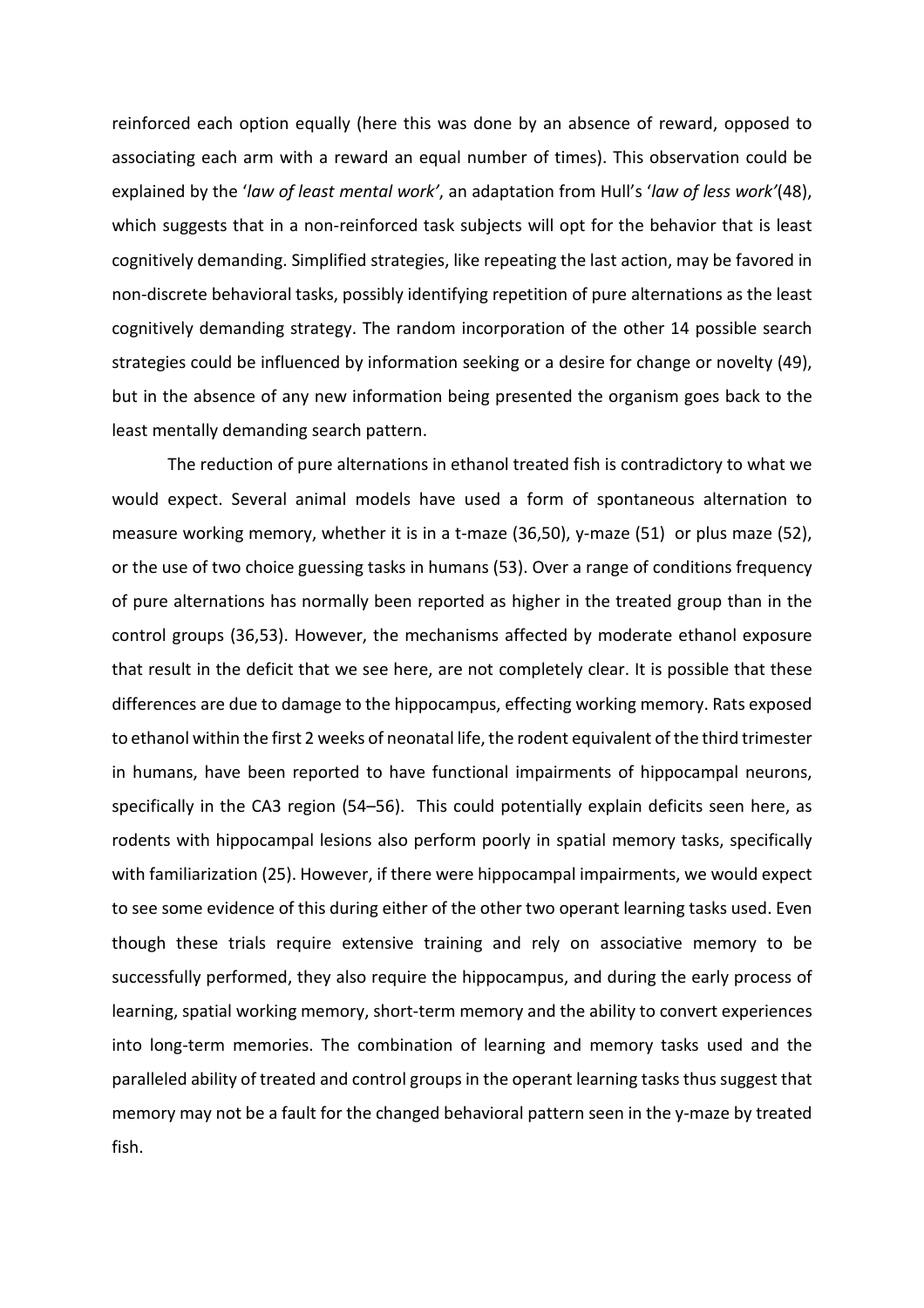An alternative explanation is the theory of "choice hysteresis". Choice hysteresis is the tendency of animals and humans to repeat recent choices. Bonaiuto, de Berker and Bestmann (2016) (57) describe a virtual model in which activity decay leftover from recently activated neural circuits increased repetition biases. They also describe how depolarizing or hyperpolarizing the dorsolateral prefrontal cortex (dlPFC) could increase or suppress choice hysteresis, respectively. Children born with FASD are often reported to have deficits in the dlPFC as is established by the Wisconsin Card Sorting task (neuropsychological test for executive function which is used to determine damage to the dlPFC) (58). Again, this is another area in which severity and variability are in strong correlation with concentration of alcohol exposure, with high, chronic concentrations of alcohol exposure, (i.e. those born to alcoholic mothers) performed the poorest on this task compared to those exposed to lower concentrations of alcohol and control groups.

This is the first time that the y-maze has been used in the context of FASD and there are evident differences in the search strategies employed by treated and nontreated groups. However, the lack of comparative studies carried out at other concentrations limits what can be inferred from this data and therefore mechanisms and meanings are limited to theoretical ideas. Although many other studies have investigated the effects of PNEE on spatial working memory (7,59–61), the lack of standardized measures of spontaneous alternation makes it difficult to compare findings from one study to another unless they have used similar data analysis. Also, significant differences can be seen between rewarded and reward-absent tasks. From this study we can concluded that moderate PNEE does alter behavior in a spontaneous alternation task. However, at this stage we can only hypothesize about possible mechanisms responsible for this change. It is also difficult to judge how this may relate to human behavior, thus, further work would be required to draw out anything conclusive.

## *Limitations and future directions*

There are limitations to this study. First, only one concentration and one exposure time were used. In light of differences on learning and memory seen in other behavioral studies (see review: (13)) future studies could use variations of these two factors to test if there are any behavioral changes in the tasks performed here. Most interestingly would be the effect on spontaneous alternations in the y-maze. We predict that exposure to high concentrations of ethanol, to the extent that it causes cognitive impairment, would cause an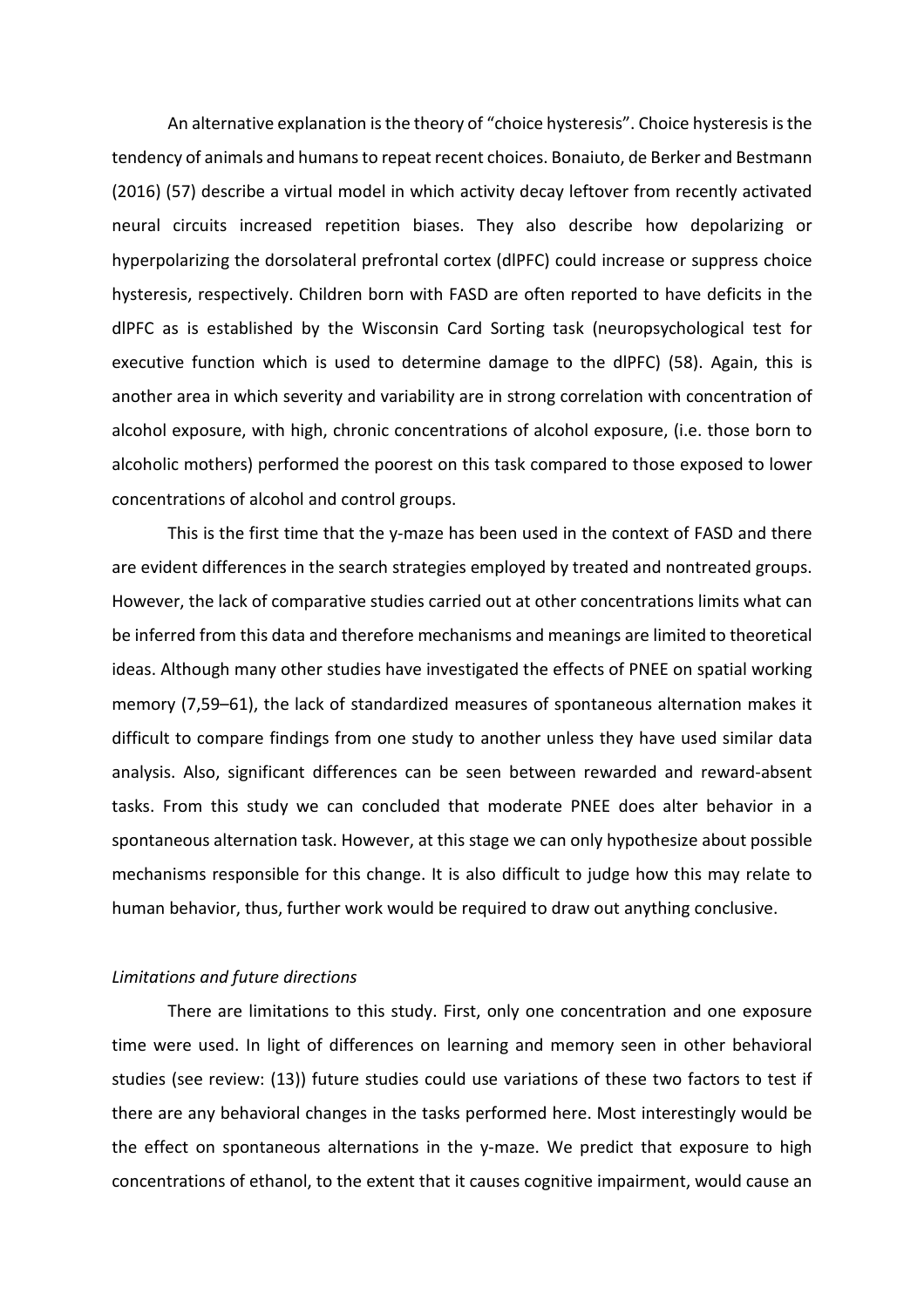increase in pure repetitions (LLLL,RRRR) and pure alternations would occur at a rate equal to that of controls. Secondly, we used a mixture of male and female fish for our experiments. Many studies have found effects of sex in some species following developmental ethanol exposure (60,62). This may represent a limitation of the fish model in terms of translational relevance, as it appears at odds with other vertebrates in this regard. A further limitation could be that we did not measure locomotion in the study. Some have found that locomotor differences can lead to false results if not carefully controlled. However, because all fish were tested for the same period of time, and because the tests rely on movement (i.e., swimming in and out of the arms of the maze) we are not concerned that locomotion differences would lead to confounding results. Finally, our limited repertoire of behavioral tasks may result in other behavioral abnormalities being missed. Future studies should incorporate more tasks involving complex cognitive functions to fully elucidate the effect of moderate PNEE.

# *Concluding remarks*

In regard to the primary aim of this study we found that MPE caused marked behavioral changes in the search strategy employed by treated fish in a y-maze. However, the concentration and timing of exposure did not impact on executive functions required for Pavlovian operant learning tasks. Thus, we can conclude that even in the absence of physical malformations, developmental exposure to moderate levels of ethanol can cause subtle behavioral and cognitive changes that persist into adulthood.

Despite decades of investigation and a mountain of data examining the toxic and deleterious effects of alcohol on the developing fetus, the number of children born with FASD is on the rise (63). Being the leading form of preventable mental retardation and having lifelong effects that can severely reduce the quality of life of those affected (64), it is critical that we fully understand the impact that all levels of ethanol exposure can have. The effect of moderate levels of alcohol exposure are becoming even more crucial with the number of women having unplanned births and pregnancies being as high as 23% and 40% respectively (65,66), worldwide. Therefore, the chance of drinking before becoming aware of being pregnant is a huge risk factor. Concentrations as low as 10mM have been reported to affect cognitive abilities, this is the equivalent of 1-2 drinks in one sitting (18). This is also the current UK recommend 'safe level' of consumption during pregnancy (67). With guidelines like these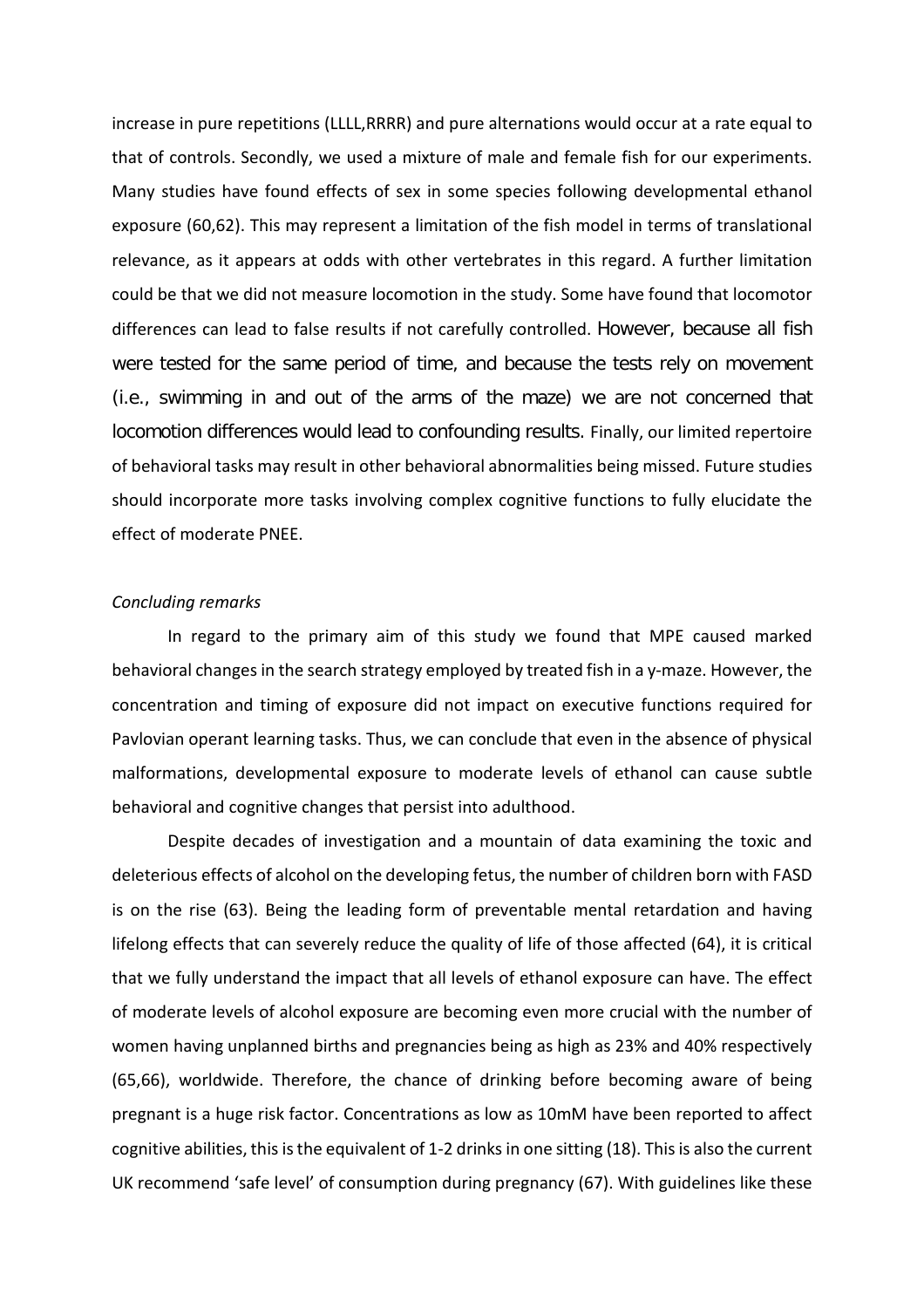in place and a growing body of evidence suggesting detrimental effects of low and moderate levels of alcohol exposure, research in these areas is becoming even more important to help change health advice and the way society see maternal drinking.

# **References**

- 1. Dörrie N, Föcker M, Freunscht I, Hebebrand J. Fetal alcohol spectrum disorders. Eur Child Adolesc Psychiatry. Springer Berlin Heidelberg; 2014 Oct;23(10):863–75.
- 2. van Wieringen H, Letteboer TGW, Pereira RR, de Ruiter S, Balemans WAF, Lindhout D. [Diagnosis of fetal alcohol spectrum disorders]. Ned Tijdschr Geneeskd. 2010;154:A331.
- 3. Archibaldma SL, Fennema-Notestine C, Gamst A, Riley EP, Mattson SN, Jernigan TL. Brain dysmorphology in individuals with severe prenatal alcohol exposure. Dev Med Child Neurol. 2001;
- 4. Mattson SN. A Review of the Neurobehavioral Deficits with Fetal Alcohol Syndrome or Prenatal Alcohol. 1998;22(2).
- 5. Fernandes Y, Gerlai R. Long-Term Behavioral Changes in Response to Early Developmental Exposure to Ethanol in Zebrafish. Alcohol Clin Exp Res. Wiley Online Library; 2009;33(4):601–9.
- 6. Sood B, Delaney-Black V, Covington C, Nordstrom-Klee B, Ager J, Templin T, et al. Prenatal Alcohol Exposure and Childhood Behavior at Age 6 to 7 Years: I. Dose-Response Effect. Pediatrics. 2001;
- 7. Berman RF, Hannigan JH. Effects of prenatal alcohol exposure on the hippocampus: Spatial behavior, electrophysiology, and neuroanatomy. Hippocampus. 2000.
- 8. Cadoret RJ, Yates WR, Ed T, Woodworth G, Stewart MA. Adoption Study Demonstrating Two Genetic Pathways to Drug Abuse. Arch Gen Psychiatry. American Medical Association; 1995 Jan;52(1):42.
- 9. Astley SJ, Clarren SK. DIAGNOSING THE FULL SPECTRUM OF FETAL ALCOHOL-EXPOSED INDIVIDUALS: INTRODUCING THE 4-DIGIT DIAGNOSTIC CODE. Alcohol Alcohol. Oxford University Press; 2000 Jul;35(4):400–10.
- 10. Stoler JM, Holmes LB. Under-recognition of prenatal alcohol effects in infants of known alcohol abusing women. J Pediatr. 1999;
- 11. May PA, Baete A, Russo J, Elliott AJ, Blankenship J, Kalberg WO, et al. Prevalence and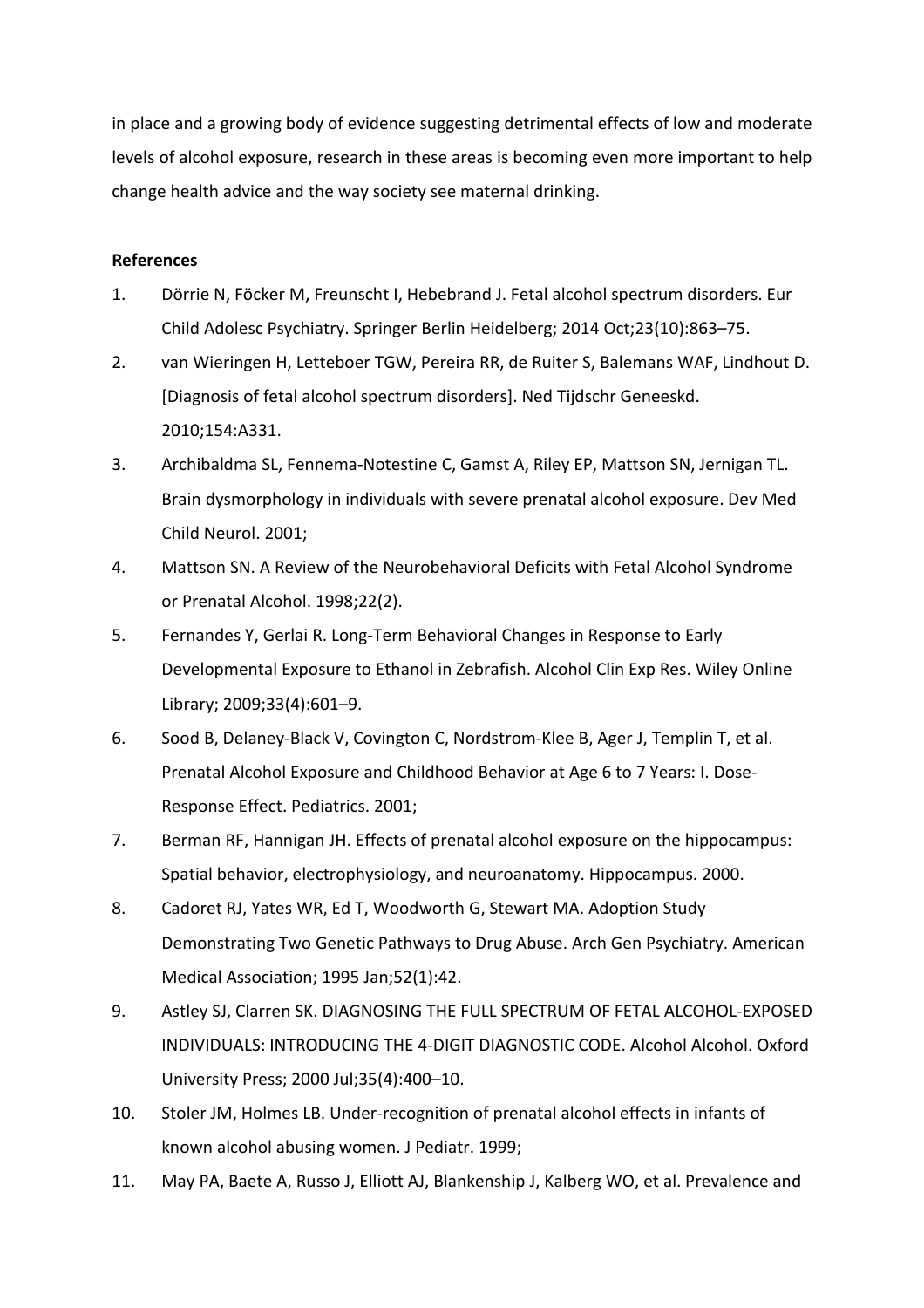characteristics of fetal alcohol spectrum disorders. Pediatrics. American Academy of Pediatrics; 2014 Nov;134(5):855–66.

- 12. Jacobson J, Jacobson S. Prenatal alcohol exposure and neurobehavioral development. Where is the threshold? Alcohol Heal Res World. 18:30–6.
- 13. Patten AR, Fontaine CJ, Christie BR. A comparison of the different animal models of fetal alcohol spectrum disorders and their use in studying complex behaviors. 2014;
- 14. Kalueff A V, Stewart AM, Gerlai R. Zebrafish as an emerging model for studying complex brain disorders. Trends Pharmacol Sci [Internet]. 2014 Feb [cited 2014 Sep 18];35(2):63–75. Available from: http://www.sciencedirect.com/science/article/pii/S0165614713002290
- 15. Kalueff A V. The rights and wrongs of zebrafish: Behavioral phenotyping of zebrafish. The Rights and Wrongs of Zebrafish: Behavioral Phenotyping of Zebrafish. 2017. 1- 327 p.
- 16. Kalueff A V., Cachat J (Eds. . Zebrafish models of neurobehavioral research. Kalueff and Cachat. Springer Science; 2011.
- 17. Abel EL. Prenatal effects of alcohol on adult learning in rats. Pharmacol Biochem Behav. Elsevier; 1979;10(2):239–43.
- 18. Carvan MJ, Loucks E, Weber DN, Williams FE. Ethanol effects on the developing zebrafish: Neurobehavior and skeletal morphogenesis. In: Neurotoxicology and Teratology. 2004.
- 19. Marquardt K, Brigman JL. The impact of prenatal alcohol exposure on social, cognitive and affective behavioral domains: insights from rodent models. Alcohol. Elsevier; 2016;51:1–15.
- 20. Valenzuela CF, Morton RA, Diaz MR, Topper L. Does moderate drinking harm the fetal brain? Insights from animal models. Trends Neurosci. Elsevier; 2012;35(5):284–92.
- 21. Parker MO, Evans AMD, Brock AJ, Combe FJ, Teh MT, Brennan CH. Moderate alcohol exposure during early brain development increases stimulus-response habits in adulthood. Addict Biol. 2016;
- 22. Parker MO, Annan L V., Kanellopoulos AH, Brock AJ, Combe FJ, Baiamonte M, et al. The utility of zebrafish to study the mechanisms by which ethanol affects social behavior and anxiety during early brain development. Prog Neuro-Psychopharmacology Biol Psychiatry. 2014;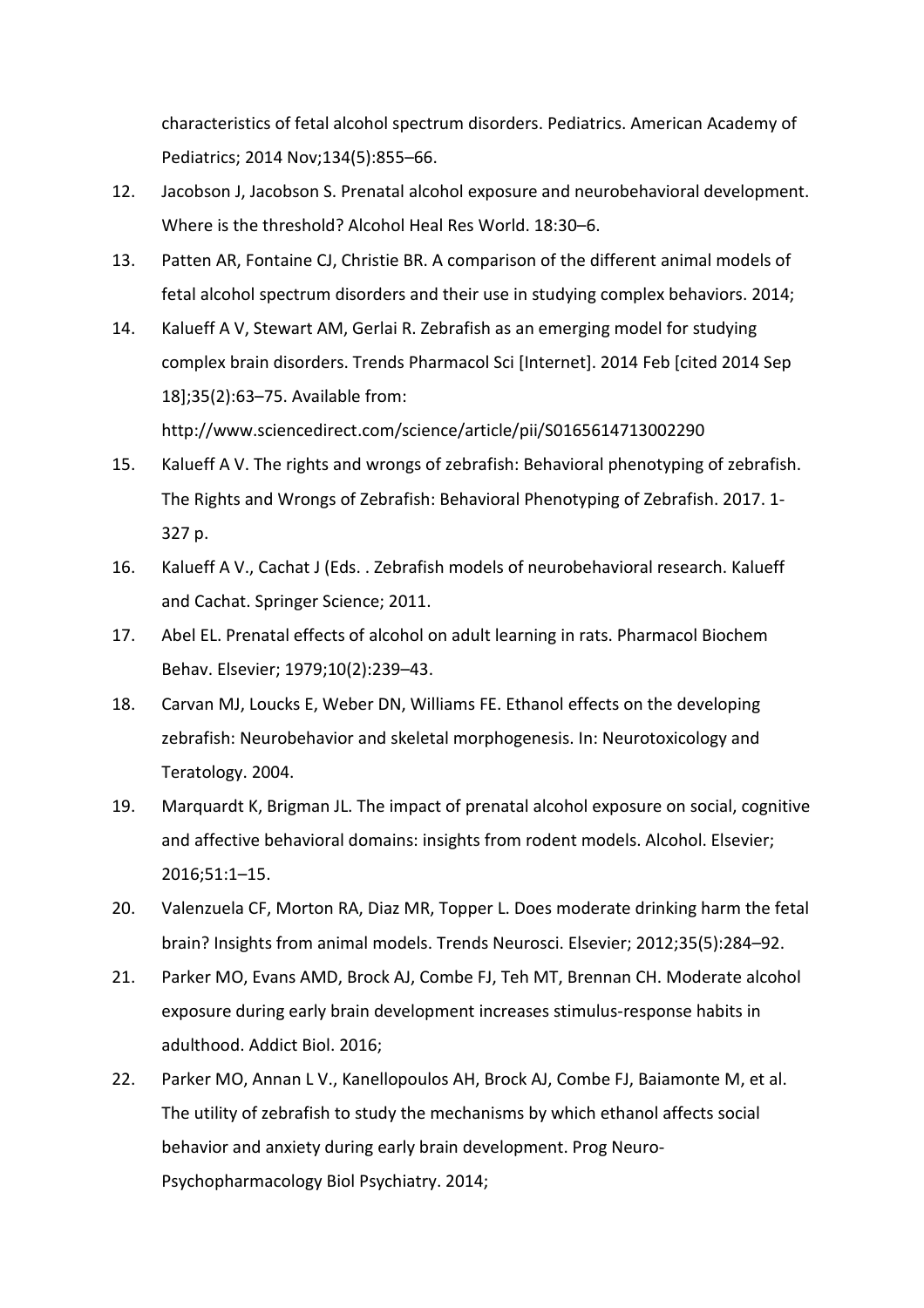- 23. Hughes RN. The value of spontaneous alternation behavior (SAB) as a test of retention in pharmacological investigations of memory. Neurosci Biobehav Rev. Elsevier; 2004;28(5):497–505.
- 24. Dember WN, Fowler H. Spontaneous alternation after free and forced trials. Can J Psychol Can Psychol. University of Toronto Press; 1959;13(3):151.
- 25. Roberts WW, Dember WN, Brodwick M. Alternation and exploration in rats with hippocampal lesions. J Comp Physiol Psychol. American Psychological Association; 1962;55(5):695.
- 26. Cognato G de P, Bortolotto JW, Blazina AR, Christoff RR, Lara DR, Vianna MR, et al. Y-Maze memory task in zebrafish (Danio rerio): The role of glutamatergic and cholinergic systems on the acquisition and consolidation periods. Neurobiol Learn Mem. 2012 Nov;98(4):321–8.
- 27. Parker MO, Annan L V, Kanellopoulosa AH, Brock AJ, Combe FJ, Baiamonte M, et al. The Utility of Zebrafish to Study the Mechanisms by which Ethanol Affects Social Behavior and Anxiety During Early Brain Development. Prog Neuro-Psychopharmacology Biol Psychiatry. 2014;55:94–100.
- 28. Parker MO, Evans AM-D, Brock AJ, Combe FJ, Teh M-T, Brennan CH. Moderate alcohol exposure during early brain development increases stimulus-response habits in adulthood. Addict Biol. 2016;21(1):49–60.
- 29. Fernandes Y, Tran S, Abraham E, Gerlai R. Embryonic alcohol exposure impairs associative learning performance in adult zebrafish. Behav Brain Res. 2014;
- 30. Parker MO, Brennan CH. Low and moderate alcohol consumption during pregnancy: effects on social behaviour and propensity to develop substance abuse in later life. BJOG An Int J Obstet Gynaecol [Internet]. Blackwell Publishing Ltd; 2012;119(13):1671–2. Available from: http://dx.doi.org/10.1111/1471-0528.12006
- 31. Parker MO, Annan LV, Kanellopoulos AH, Brock AJ, Combe FJ, Baiamonte M, et al. The utility of zebrafish to study the mechanisms by which ethanol affects social behavior and anxiety during early brain development. Prog Neuro-Psychopharmacology Biol Psychiatry. 2014;55.
- 32. Guo S, Wilson SW, Cooke S, Chitnis AB, Driever W, Rosenthal A. Mutations in the zebrafish unmask shared regulatory pathways controlling the development of catecholaminergic neurons. Dev Biol. 1999;208(2):473–87.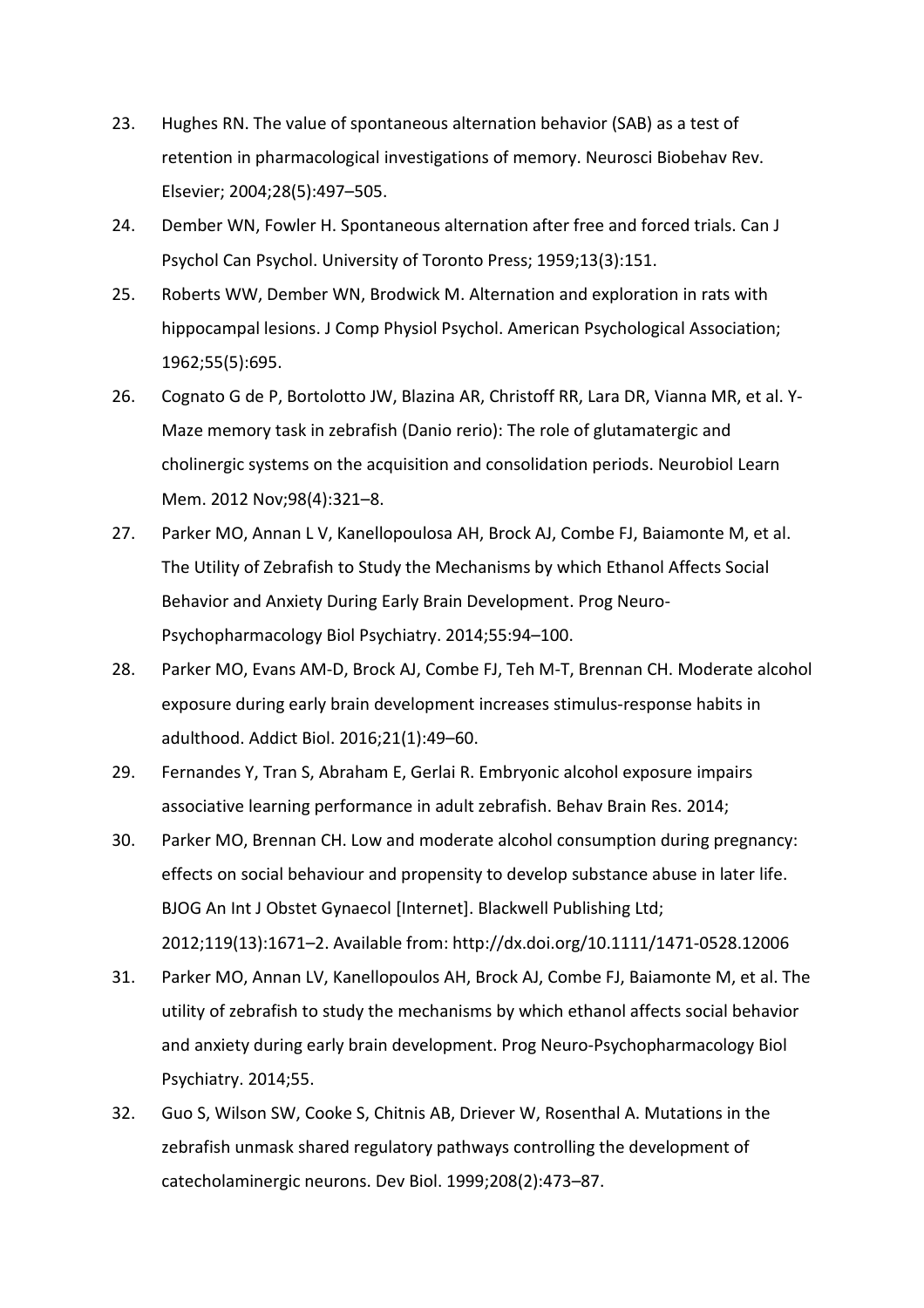- 33. Kilkenny C, Browne WJ, Cuthill IC, Emerson M AD. Improving bioscience research reporting: the ARRIVE guidelines for reporting animal research. PLoS Biol. 2010;8(6):e1000412.
- 34. Brock AJ, Sudwarts A, Daggett J, Parker MO, Brennan CH. A fully automated computer based Skinner box for testing learning and memory in zebrafish. bioRxiv. Cold Spring Harbor Laboratory; 2017;110478.
- 35. Valente A, Huang K-H, Portugues R, Engert F. Ontogeny of classical and operant learning behaviors in zebrafish. Learn Mem. 2012;19(4):170–7.
- 36. Gross AN, Engel AKJ, Richter SH, Garner JP, Würbel H. Cage-induced stereotypies in female ICR CD-1 mice do not correlate with recurrent perseveration. Behav Brain Res. 2011;216(2):613–20.
- 37. Green CR, Mihic AM, Nikkel SM, Stade BC, Rasmussen C, Munoz DP, et al. Executive function deficits in children with fetal alcohol spectrum disorders (FASD) measured using the Cambridge Neuropsychological Tests Automated Battery (CANTAB). J Child Psychol Psychiatry. Wiley Online Library; 2009;50(6):688–97.
- 38. Rasmussen C. Executive functioning and working memory in fetal alcohol spectrum disorder. Alcohol Clin Exp Res. 2005 Aug;29(8):1359–67.
- 39. Brown KL, Calizo LH, Stanton ME. Dose-Dependent Deficits in Dual Interstimulus Interval Classical Eyeblink Conditioning Tasks Following Neonatal Binge Alcohol Exposure in Rats. Alcohol Clin Exp Res. 2008 Feb;32(2):277–93.
- 40. Bailey BN, Delaney-Black V, Covington CY, Ager J, Janisse J, Hannigan JH, et al. Prenatal exposure to binge drinking and cognitive and behavioral outcomes at age 7 years. Am J Obstet Gynecol. Mosby; 2004 Sep;191(3):1037–43.
- 41. Schneider ML, Moore CF, Adkins MM. The Effects of Prenatal Alcohol Exposure on Behavior: Rodent and Primate Studies. Neuropsychol Rev. 2011 Jun;21(2):186–203.
- 42. Wagner JL, Zhou FC, Goodlett CR. Effects of one- and three-day binge alcohol exposure in neonatal C57BL/6 mice on spatial learning and memory in adolescence and adulthood. Alcohol. NIH Public Access; 2014 Mar;48(2):99–111.
- 43. Riley EP, Lochry EA, Shapiro NR, Baldwin J. Response perseveration in rats exposed to alcohol prenatally. Pharmacol Biochem Behav. Elsevier; 1979;10(2):255–9.
- 44. Lovely C Ben, Nobles RD, Eberhart JK. Developmental age strengthens barriers to ethanol accumulation in zebrafish. Alcohol. Elsevier; 2014 Sep;48(6):595–602.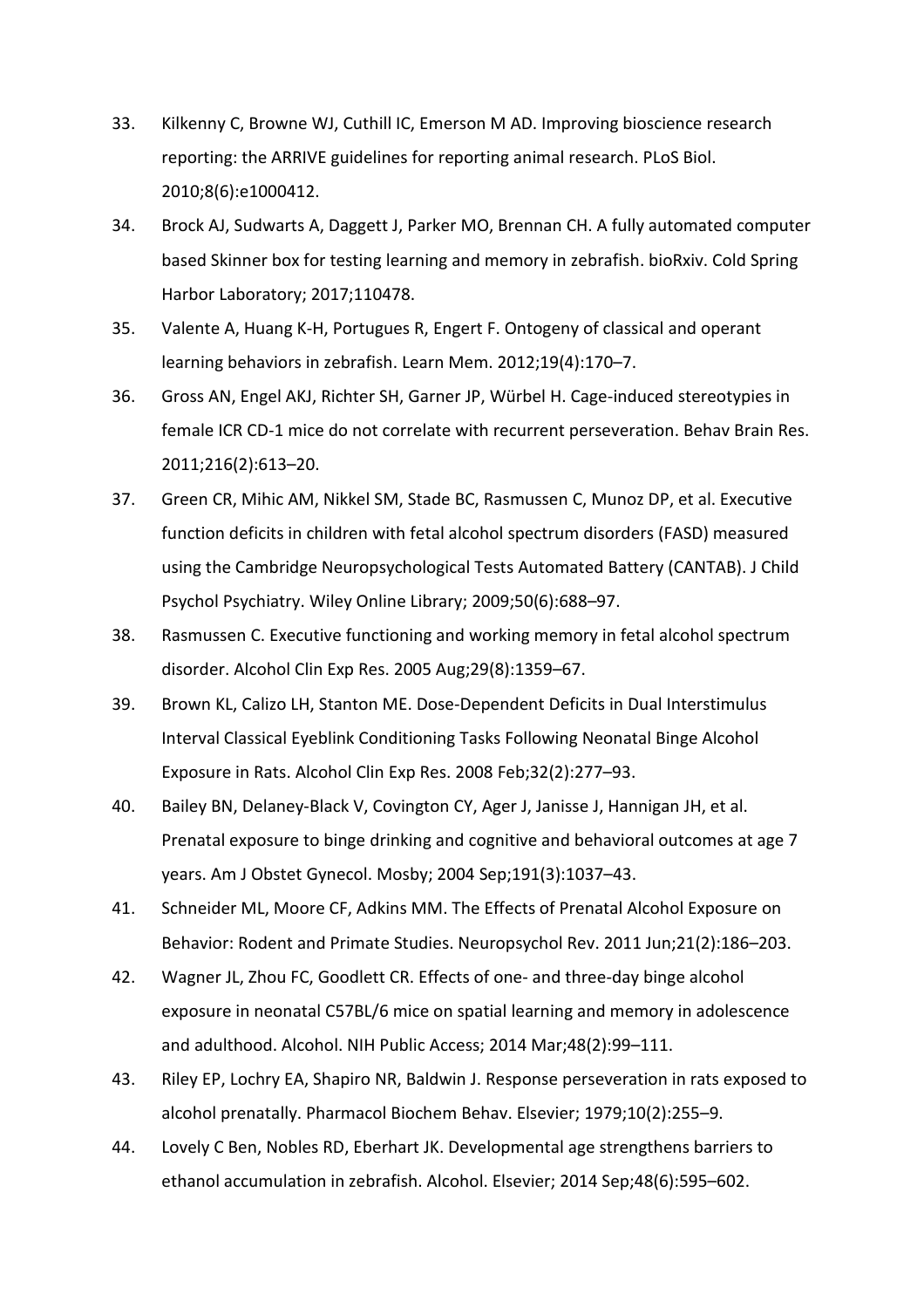- 45. Lovely C Ben, Fernandes Y, Eberhart JK. Fishing for Fetal Alcohol Spectrum Disorders: Zebrafish as a Model for Ethanol Teratogenesis. Zebrafish. 2016;
- 46. Kimmel CB, Ballard WW, Kimmel SR, Ullmann B, Schilling TF. Stages of embryonic development of the zebrafish. Dev Dyn. 1995 Jul;203(3):253–310.
- 47. Neuringer A. Choosing to Vary and Repeat. Psychol Sci. SAGE PublicationsSage CA: Los Angeles, CA; 1992 Jul;3(4):246–51.
- 48. Hull CL. Principles of Behavior: An Introduction to Behavior Theory. In: The Journal of Abnormal and Social Psychology. 1943. p. 377–80.
- 49. Kool W, McGuire JT, Rosen ZB, Botvinick MM. Decision making and the avoidance of cognitive demand. J Exp Psychol Gen. 2010 Nov;139(4):665–82.
- 50. Deacon RMJ, Nicholas J, Rawlins P. T-maze alternation in the rodent. Nat Protoc. 2006;1(7).
- 51. Dobson CC, Mongillo DL, Poklewska-Koziell M, Winterborn A, Brien JF, Reynolds JN. Sensitivity of modified Biel-maze task, compared with Y-maze task, to measure spatial learning and memory deficits of ethanol teratogenicity in the guinea pig. Behav Brain Res. Elsevier; 2012 Jul;233(1):162–8.
- 52. Sison M, Gerlai R. Associative learning in zebrafish (Danio rerio) in the plus maze. Behav Brain Res. 2010 Feb;207(1):99–104.
- 53. Frith CD, Done ADJ. Stereotyped responding by schizophrenic patients on a twochoice guessing task. Psychol Med. 1983;13:779–86.
- 54. Baculis BC, Diaz MR, Fernando Valenzuela C. Third trimester-equivalent ethanol exposure increases anxiety-like behavior and glutamatergic transmission in the basolateral amygdala. Pharmacol Biochem Behav. 2015 Oct;137:78–85.
- 55. West JR, Dewey SL, Pierce DR, Black AC. Prenatal and early postnatal exposure to ethanol permanently alters the rat hippocampus. Ciba Found Symp. 1984;105:8–25.
- 56. Caldwell KK, Goggin SL, Labrecque MT, Allan AM. The impact of prenatal alcohol exposure on hippocampal-dependent outcome measures is influenced by prenatal and early-life rearing conditions. Alcohol Clin Exp Res. NIH Public Access; 2015 Apr;39(4):631–9.
- 57. Bonaiuto JJ, Berker A de, Bestmann S. Response repetition biases in human perceptual decisions are explained by activity decay in competitive attractor models. Elife. eLife Sciences Publications, Ltd; 2016;5.